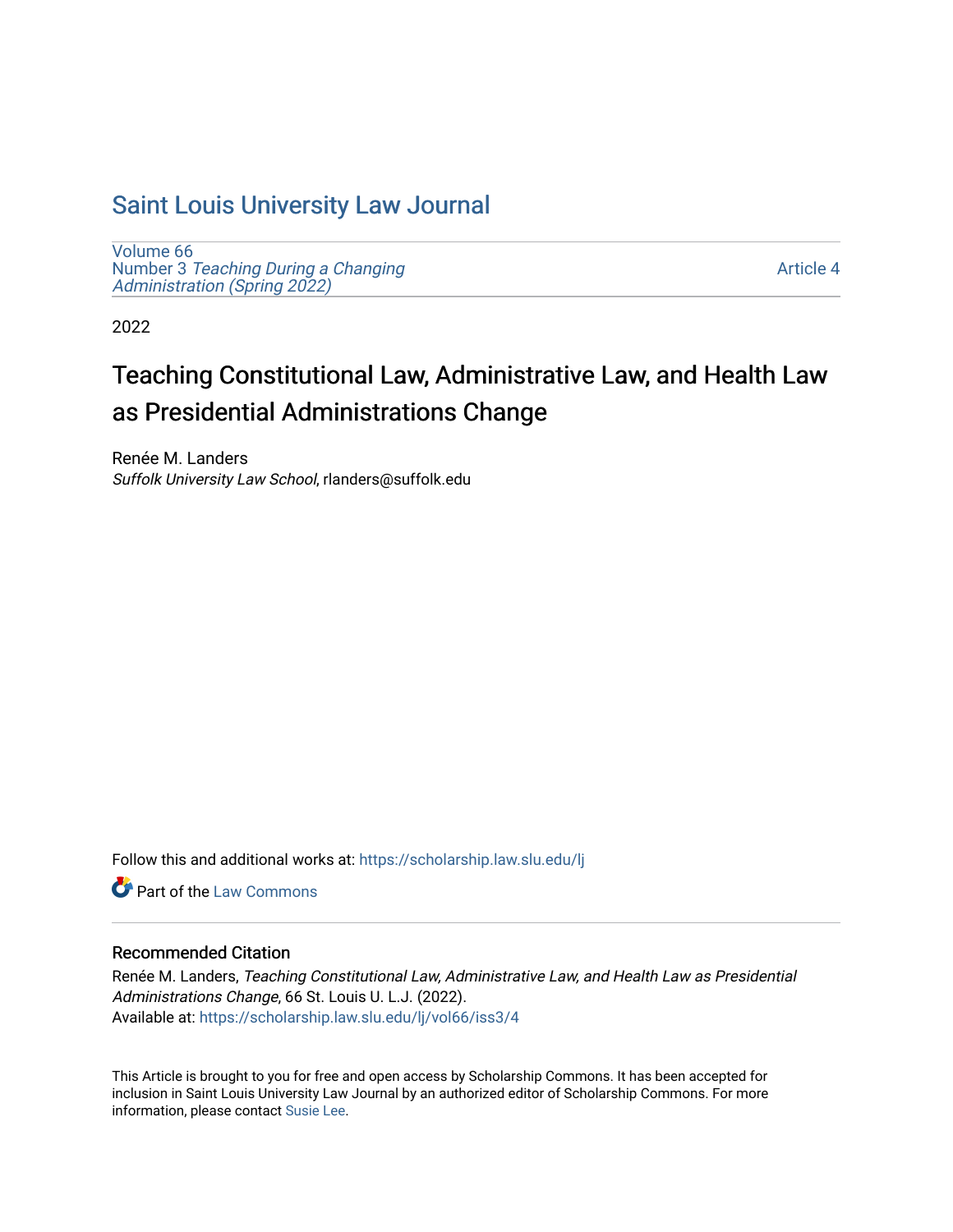## **TEACHING CONSTITUTIONAL LAW, ADMINISTRATIVE LAW, AND HEALTH LAW AS PRESIDENTIAL ADMINISTRATIONS CHANGE**

## RENÉE M. LANDERS[\\*](#page-1-0)

#### **ABSTRACT**

*When elections bring about changes in the political party of the president, the shifts frequently involve a change in the philosophies that inform the approach to governing. In teaching constitutional law, administrative law, and health law, this author cautions students to consider the political content of agency actions underlying the judicial opinions studied. Examining the political and discretionary judgment government officials exercise may provide an explanation for the results or an analysis when the law does not seem to account for the agency action or court decision. This Article examines the opportunities available to an incoming administration to undo the work of its predecessor and the constraints the law imposes on the exercise of discretion. After surveying the increasing use of the Congressional Review Act to reverse the regulatory actions of a predecessor administration, Part I of the Article explores other administrative law tools available to halt or redirect regulatory actions with which an incoming administration disagrees. Part II examines some of the signature cases involving judicial review of agency action to illustrate the constraints courts may impose on changes in administrative policy. Parts III, IV, and V examine how courts have dealt with policy changes in federal health care programs and the potential impact of changes in the presidential approach to the appointment of administrative adjudicators. The Article closes with some reflections on how this author's experiences working in state and federal government have informed her view of government decision-making.*

<span id="page-1-0"></span><sup>\*</sup> Professor of Law and Faculty Director, Health and Biomedical Law Concentration and Master of Science in Law, Life Sciences Program, Suffolk University Law School.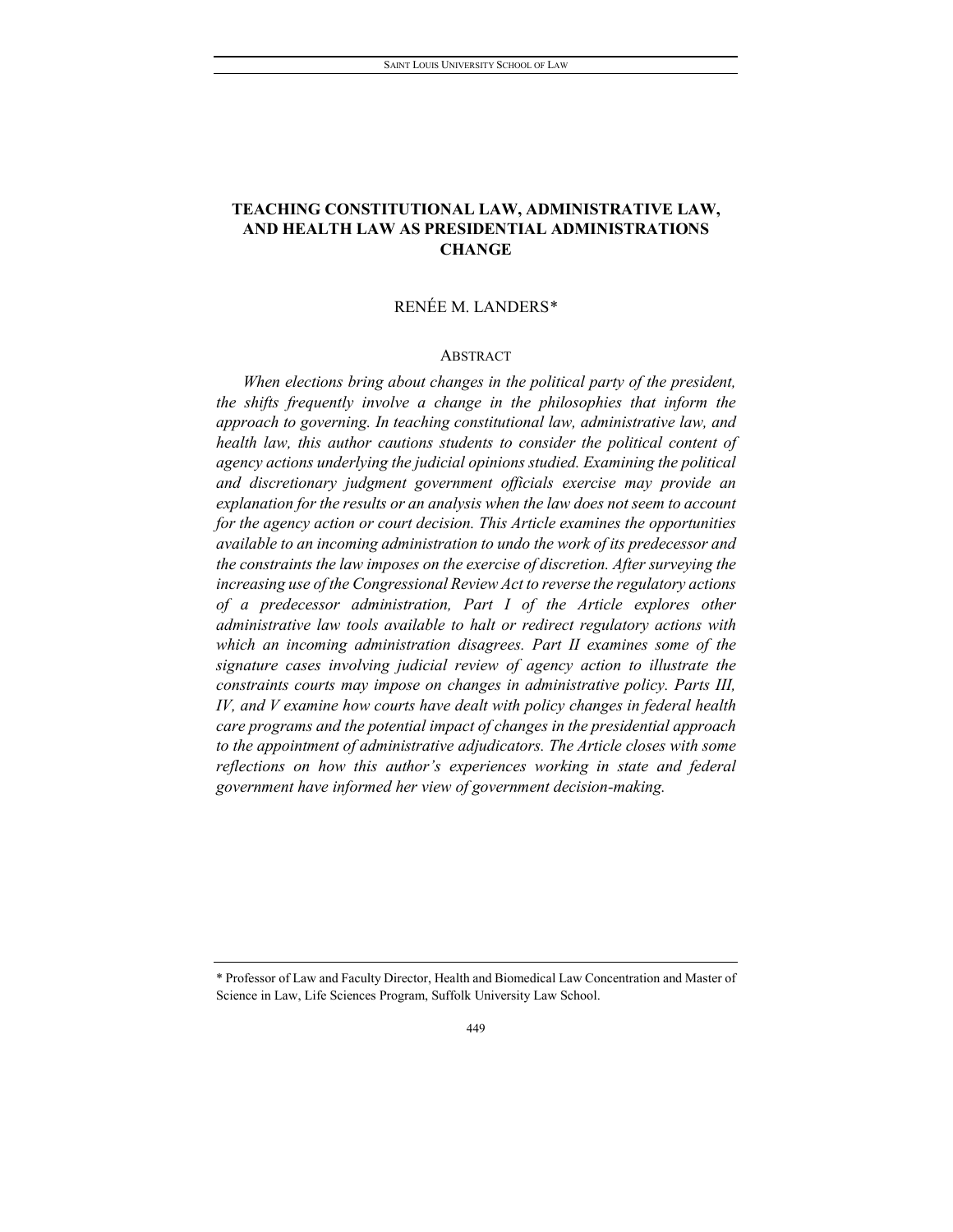#### **INTRODUCTION**

The substantive content of some fields of law may change markedly depending on the policies and practices of a presidential administration. At the federal level, the last two decades have brought shifts in policies and approaches four times when the political party occupying the White House changed. In 2000, Republican George W. Bush succeeded Democrat Bill Clinton who had in turn defeated Republican George H.W. Bush; in 2008, Democrat Barack Obama succeeded Bush; in 2016, Republican Donald Trump succeeded Obama; and in 2020, Democrat Joseph R. Biden defeated Trump. While all of these shifts involved a changing political party and governing philosophies, the transitions from Obama to Trump and Trump to Biden have presented exceptionally sharp, substantive contrasts in the administration of federal programs and approaches to policy. In teaching constitutional law, administrative law, and health law over the years, I have always cautioned students to consider the political content of agency actions underlying the opinions of reviewing courts. Especially when legal principles and doctrine do not seem to account fully for the agency action or the court decision, the political or discretionary judgment government officials have exercised may provide an explanation. The legitimacy of government depends on political accountability; thus, election outcomes should have consequences for the direction and implementation of policy. Examining which constraints the law imposes on the exercise of official discretion and how courts use that law to evaluate whether official actions have followed the law are the salient questions. The transitions between presidential administrations representing different political parties provide rich opportunities to understand the interaction between law and politics.

## I. USING THE CONGRESSIONAL REVIEW ACT TO RESCIND REGULATIONS & POLICIES ADOPTED BY A PRECEDING ADMINISTRATION

The George W. Bush Administration began with Congress using authority under the Congressional Review Act ("CRA") for the first time to rescind an agency regulation.<sup>[1](#page-2-0)</sup> In November 2000, during the last few weeks of the Clinton Administration, the Occupational Safety and Health Administration ("OSHA") issued an expansive regulation aimed at preventing ergonomic injuries in the workplace. The rule was unpopular with business interests, and Bush was willing to sign the resolution of disapproval in March 2001 after taking office.<sup>2</sup> While OSHA had worked on the rule for ten years, Congress spent less than a week considering the disapproval resolution.<sup>[3](#page-2-2)</sup> The transition in presidential

<span id="page-2-0"></span><sup>1.</sup> Congressional Review Act, 5 U.S.C. §§ 801–808 (adopted in 1996 as part of the Contract with America Advancement Act, Pub. L. 104-121).

<sup>2.</sup> S.J. Res. 6, 107th Cong. (2001) (enacted).

<span id="page-2-2"></span><span id="page-2-1"></span><sup>3.</sup> MICHAEL ASIMOW & RONALD M. LEVIN, STATE AND FEDERAL ADMINISTRATIVE LAW 479 (West Acad. 5th ed. 2020).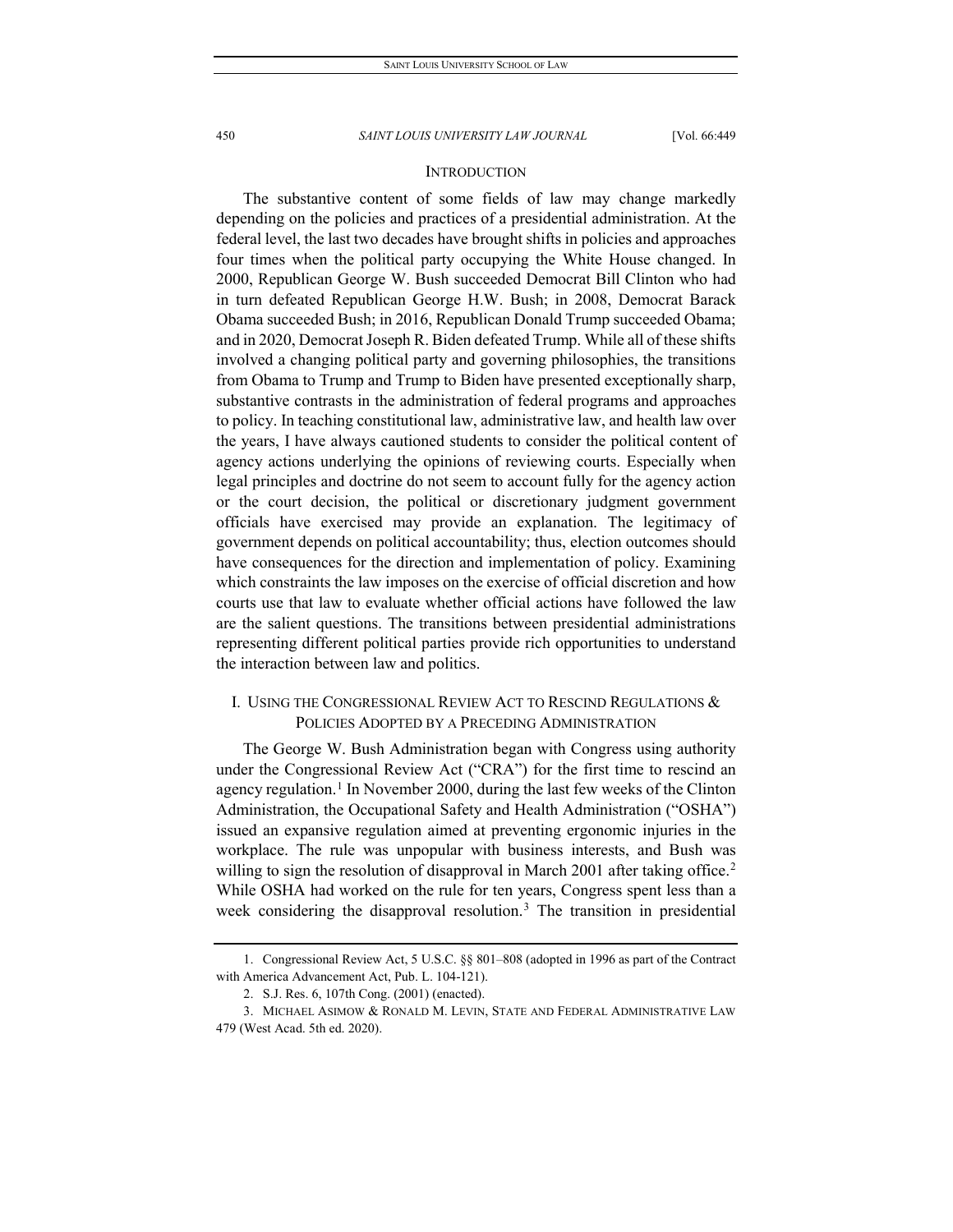administrations provided the opportunity and political will required to rescind the workplace safety regulation.

The CRA was Congress's response to the Supreme Court's decision in *Immigration and Naturalization Service v. Chadha*.<sup>[4](#page-3-0)</sup> In *Chadha*, the Court invalidated a statute authorizing either house of Congress to reject an action suspending an individual's deportation because the process did not conform to the constitutional requirements of bicameralism and presentment to the President.<sup>[5](#page-3-1)</sup>

The CRA requires that all rules of general applicability be submitted to Congress and the Government Accountability Office ("GAO"). Major rules cannot take effect for at least sixty days after submission—"legislative" days in the House and "session" days in the Senate. Congress can nullify or rescind any rule by enacting a joint resolution passed by both houses and signed by the President or enacted by overriding a Presidential veto. In addition to regulations adopted through notice and comment rulemaking, the CRA applies to other agency documents including interpretive rules and policy statements.

A rescission enacted using the CRA process has the effect of prohibiting an agency from adopting a regulation substantially similar to the disapproved rule unless Congress enacts legislation allowing the agency to do so.<sup>[6](#page-3-2)</sup> This effect is known as "salting the earth behind the nullification."<sup>[7](#page-3-3)</sup>

One obvious limitation on Congress's ability to use the CRA to overturn regulations is that a President is unlikely to sign a resolution disapproving of an action their administration has taken. Further, amassing the requisite two-thirds majority in each house to override a Presidential veto may be challenging for agency actions having some reservoir of public support. These constraints meant that no CRA disapproval actions occurred during the remainder of the Bush and Obama Administrations. Fast-forward to the transition from the Obama Administration to the Trump Administration, President Trump took office with an aggressive deregulatory agenda. Ten days after the inauguration, President Trump signed Executive Order 13,771, which required agencies proposing to

<sup>4.</sup> 462 U.S. 919 (1983).

<span id="page-3-1"></span><span id="page-3-0"></span><sup>5</sup>*. Id*. at 923, 928; U.S. CONST. art. I, § 7, cl. 1–3 (requiring that bills must pass the House and the Senate and be presented to the President, that joint resolutions or actions of the House and Senate together be presented to the President for approval, and if disapproved by the President, that they be repassed by a two thirds majority each of the House and Senate).

<sup>6.</sup> 5 U.S.C. § 801(b)(2).

<span id="page-3-3"></span><span id="page-3-2"></span><sup>7</sup>*. See, e.g.*, ASIMOW & LEVIN, *supra* note 3, at 479; Keith Bradley and Larisa Vaysman, *CRA Resolutions Against Agency Guidance Are Meaningless*, REG. REV. (Sept. 20, 2018) ("A 'rule that does not take effect (or does not continue)' thanks to a CRA resolution 'may not be reissued in substantially the same form, and a new rule that is substantially the same as such a rule may not be issued.' Some lobbyists have called this feature salting the earth on that rule").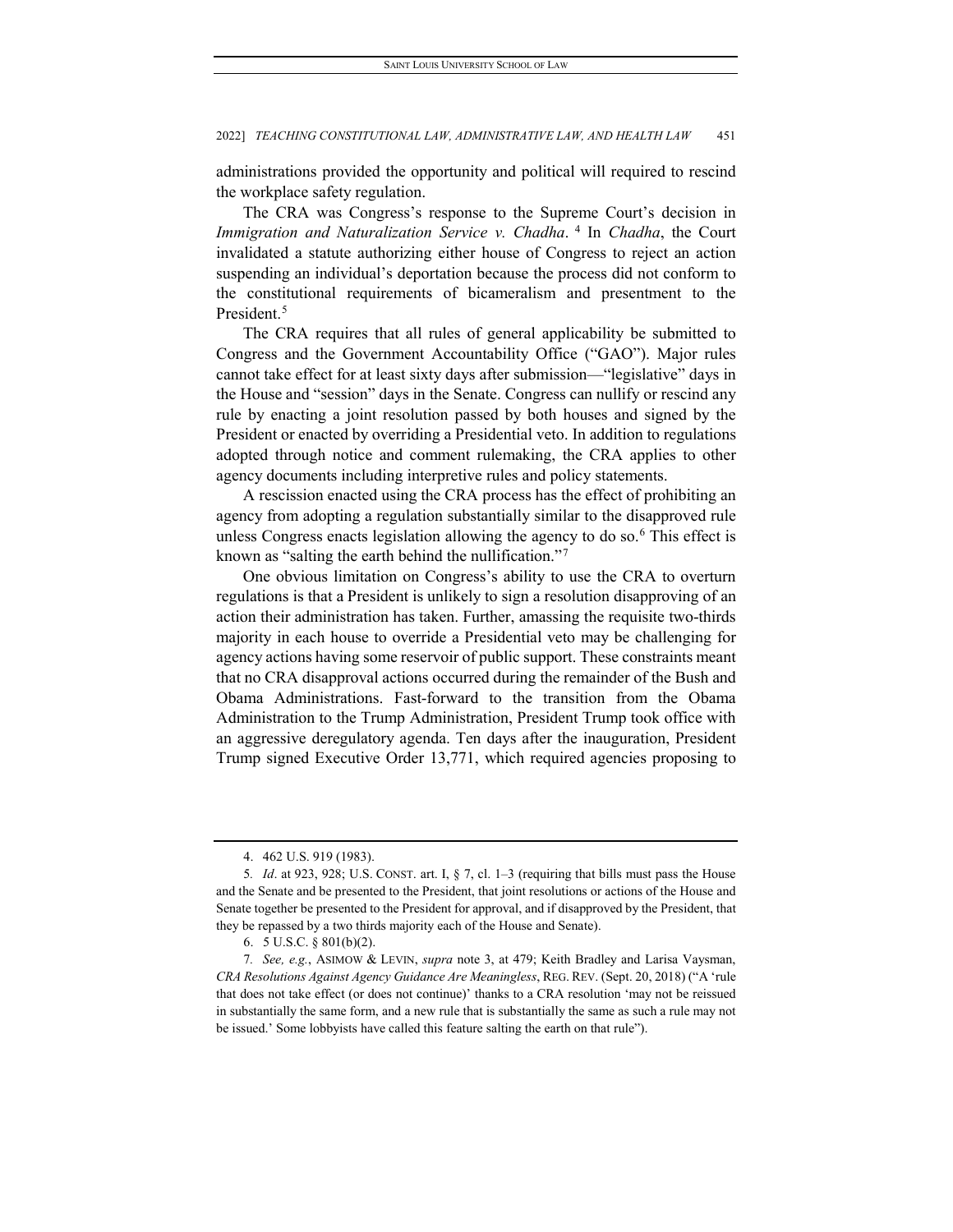promulgate a new regulation identifying two regulations to be repealed.[8](#page-4-0) The Executive Order also provided that the net cost of new regulatory activity for the fiscal year could be no greater than zero.<sup>[9](#page-4-1)</sup> Further, he appointed Neomi Rao, a conservative lawyer and law professor, to lead the Office of Information and Regulatory Affairs ("OIRA") in the Office of Management and Budget ("OMB"), the component of the White House that oversees agency rulemaking activities.[10](#page-4-2) Rao explained the Trump Administration deregulatory agenda in a lecture published by the Heritage Foundation in October 2017.<sup>[11](#page-4-3)</sup> The document, available on the Heritage Foundation website, identifies "key points" from the lecture:

- America needs a much smaller and more effective regulatory state and a much more accountable and responsive administration.
- Far too many regulations are a solution in search of a problem rather than a response to an actual market failure.
- Administrative agencies that operate on their own inertia often create regulations that are overly burdensome and fail to deliver any real benefits.
- Excessive regulation impedes individual liberty for all Americans, makes it harder to get a job, and makes it harder to start and maintain a small business. It makes ordinary goods and services much more expensive and limits choice in the marketplace. Expansive social regulations can impede choices that are fundamental to religious exercise and freedom of conscience.
- Reducing these overall regulatory burdens is part of returning government to its proper and limited role and giving the American people greater control over their lives, their work, and their property.<sup>[12](#page-4-4)</sup>

<span id="page-4-2"></span><span id="page-4-1"></span>10. Steven Mufson, *Trump's pick for rules czar would hand more power to Trump*, WASH. POST (Apr. 20, 2017), https://www.washingtonpost.com/business/economy/trumps-pick-for-rulesczar-is-expected-to-hand-over-more-power-to-trump/2017/04/19/8b33b176-206f-11e7-a0a7-8b2 a45e3dc84\_story.html. Rao was confirmed by the Senate for the position on July 10, 2017. Josh Siegel, *[Senate confirms Neomi Rao to lead White House office overseeing regulations](http://www.washingtonexaminer.com/senate-confirms-neomi-rao-to-lead-white-house-office-overseeing-regulations/article/2628230)*[, W](http://www.washingtonexaminer.com/senate-confirms-neomi-rao-to-lead-white-house-office-overseeing-regulations/article/2628230)ASH. EXAMINER (July 10, 2017, 8:21 PM), https://www.washingtonexaminer.com/tag/donald-trump ?source=%2Fsenate-confirms-neomi-rao-to-lead-white-house-office-overseeing-regulations. Subsequently, Trump nominated Rao to fill the seat on the United States Court of Appeals for the District of Columbia Circuit, vacated by the elevation of Brett Kavanaugh to the Supreme Court.

She joined the court in March 2019. *Biography of Neomi Rao*, D.C.CIR., https://www.cadc.uscourts .gov/internet/home.nsf/Content/VL+-+Judges+-+NJR (last visited Nov. 9, 2021).

<span id="page-4-4"></span><span id="page-4-3"></span>11. Neomi Rao, The Administrative State and the Structure of the Constitution, Lecture Delivered to the Heritage Foundation (Oct. 4, 2017), https://www.heritage.org/the-constitution/re port/the-administrative-state-and-the-structure-the-constitution.

<span id="page-4-0"></span><sup>8.</sup> Proclamation No. 9339, 82 Fed. Reg. 13,711 (Feb. 3, 2017), https://www.federalregister .gov/documents/2017/02/03/2017-02451/reducing-regulation-and-controlling-regulatory-costs (reducing regulation and controlling regulatory costs).

<sup>9</sup>*. Id.* at Sec. 2(a), (b).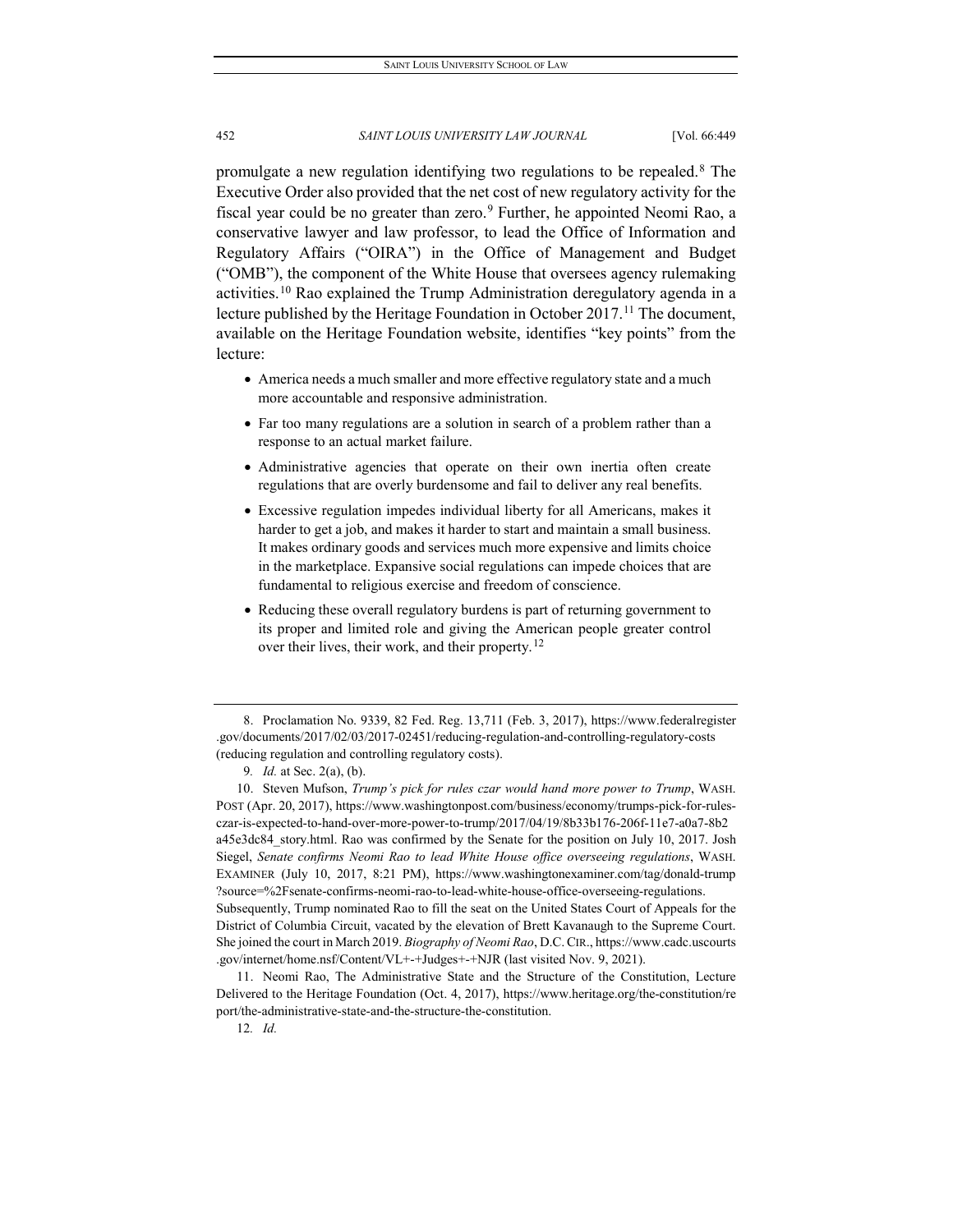In the lecture, she criticized what she identified as a move away from the structure for administration of laws established in the Constitution "to a regulatory state that often operates with minimal congressional guidance, inconsistent presidential direction, and deferential judicial review."[13](#page-5-0) She called on Congress to reform its oversight of the regulatory process and for the judiciary to exercise more probing judicial review, noting that President Trump had launched the aforementioned regulatory reforms. She wrote, "If each branch succeeds in its sphere in limiting the reach of regulation, it will promote individual liberty, restore more accountable government, and ultimately benefit the American people."[14](#page-5-1)

Missing from this agenda for dismantling the administrative state is any explicit recognition that regulations are creatures of congressional authorization, responsible for meat inspections and safety, require that drugs approved for marketing be safe and effective, and protect consumers from unfair banking, securities, and financial practices, or that industrial activity should not despoil the air and water to the detriment of public health.[15](#page-5-2) Additionally absent is the recognition that a sound regulatory process would focus on reasoned, scientifically-informed regulatory decisions that honestly balance the costs and benefits—including unquantifiable benefits—of specific regulations.[16](#page-5-3) Erecting barriers to any regulation for the simplistic sake of reducing regulation is a recipe for returning this nation to the conditions portrayed by Upton Sinclair in *The Jungle*. [17](#page-5-4) In addition, the Rao vision would inhibit progress in a myriad of areas, such as effecting environmental quality, reducing racial disparities across a wide range of regulatory activities, and reimagining the application of cost/benefit analysis.[18](#page-5-5) As I tell my students: the Constitution enshrines no right to buy cheap

<sup>13</sup>*. Id*.

<sup>14</sup>*. Id.*

<span id="page-5-2"></span><span id="page-5-1"></span><span id="page-5-0"></span><sup>15.</sup> Sally Katzen, *Regulations: The Unsung Heroes*, 42 ADMIN. & REG. L. NEWS 13, 13–14 (2017) (noting that Katzen is Professor of Practice and Distinguished Scholar in Residence, Co-Director of the Legislative and Regulatory Process Clinic, New York University Law School; also noting Katzen was Director of OIRA during the Clinton Administration).

<span id="page-5-3"></span><sup>16</sup>*. Id*.; *see also* Jonathan S. Masur, *Cost-Benefit Analysis Under Trump: A Comment on Dan Farber's Regulatory Review in Anti-Regulatory Times*, 94 CHI.-KENT L. REV. 665, 665, 668 (2019).

<span id="page-5-4"></span><sup>17.</sup> A 1906 novel describing the meat industry and its working conditions, which ultimately led to the adoption of the Meat Inspection Act and the Pure Food and Drug Act. UPTON SINCLAIR, THE JUNGLE 38 (Grosset & Dunlap 1906).

<span id="page-5-5"></span><sup>18</sup>*. See generally Symposium on Race and Administrative Law*, YALE J. ON REGUL., NOTICE & COMMENT BLOG (Oct. 27, 2020), https://www.yalejreg.com/topic/racism-in-administrative-lawsymposium/. For a critique of the current impact of cost-benefit analysis, see Melissa J. Luttrell & Jorge Roman-Romero, *Regulatory (In)Justice: Racism and CBA Review*, in the same symposium, arguing that, "[b]y increasingly relying on formal CBA as decision-making criterion in health, safety, and environmental risk regulation, agencies exacerbate racial bias in a socio-economic landscape already afflicted with systemic racism." *See also* Masur, *supra* note 16, at 668.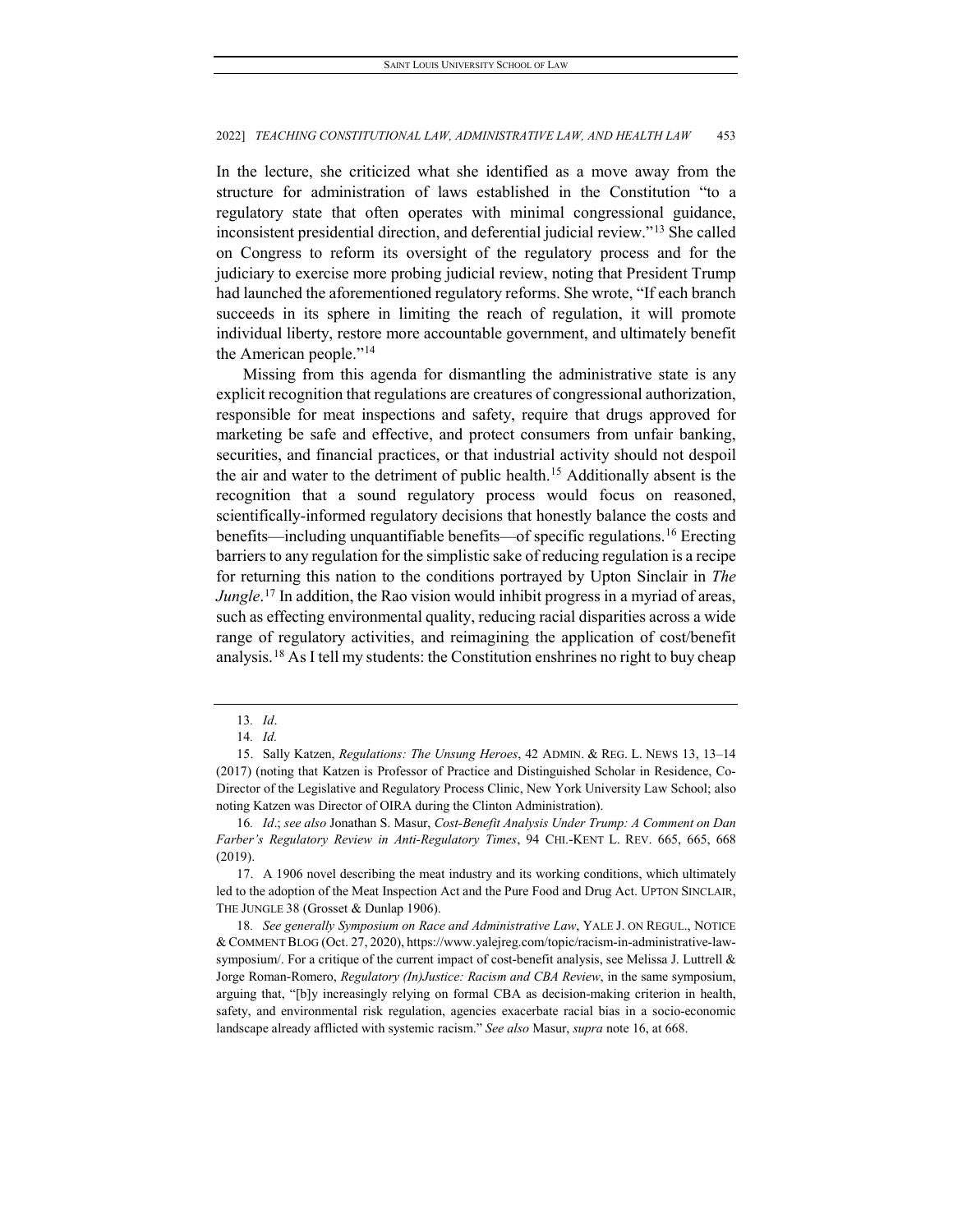stuff, nor does it establish a right to make as much money as possible in any given business or economic transaction. The rights for workers who produce the stuff and the impact of economic activity on the environment are the legitimate objects of government redress.

Because of the amount of regulatory activity concluded during the final months of the Obama administration, and because the CRA subjects regulations to disapproval actions for sixty days on legislative calendars however determined by each house, any regulation adopted by an Obama Administration agency after about May 25, 2016, was vulnerable to a CRA disapproval resolution when Trump succeeded Obama in January 2017. This window to eliminate rules antithetical to the regulatory philosophy of the new administration closed in mid-May 2017.

By the time Rao took office as OIRA Director, just four months into the Trump Administration, Congress had adopted, and President Trump had signed, fourteen disapproval resolutions. Among the regulations rescinded were the Federal Communication Commission ("FCC") regulation protecting consumer privacy<sup>[19](#page-6-0)</sup> and a Department of Health and Human Services ("HHS") rule protecting access to federal funding for reproductive health care organizations that provide abortions.[20](#page-6-1) Other rules rescinded included several environmental protections and financial services rules.<sup>[21](#page-6-2)</sup> One proposed disapproval resolution failed when three Republican Senators joined all Democrats in voting against the effort to rescind a methane emissions rule promulgated by the Department of the Interior, Bureau of Land Management.<sup>[22](#page-6-3)</sup>

In addition to these regulations rescinded in the early months of the Trump Administration, Congress and President Trump worked together to use the CRA to rescind a Consumer Financial Protection Bureau ("CFPB") guidance bulletin on auto lending and compliance with the Equal Credit Opportunity Act.<sup>[23](#page-6-4)</sup> The CFPB adopted this bulletin in March 2013 under the leadership of Richard Cordray, who was appointed director by President Obama.<sup>[24](#page-6-5)</sup> Even though this

<span id="page-6-5"></span>24. Bureau of Financial Protection notice that the bulletin had been rescinded. *See also* Kris D. Kully et al., *Congress Invalidates CFPB's Indirect Auto Lending Guidance*, CONSUMER FIN.

<span id="page-6-0"></span><sup>19.</sup> Exec. Order No. 87,274, 47 C.F.R. § 64 (2016), *overturned by* S.J. Res. 34, 115th Cong. (2017) (enacted).

<span id="page-6-1"></span><sup>20.</sup> Exec. Order No. 91,852, 42 C.F.R. § 59 (2016), *overturned by* H.J. Res. 43, 115th Cong. (2017) (enacted).

<span id="page-6-2"></span><sup>21.</sup> For a complete list of federal agency rules repealed under the CRA through June 30, 2021, see *Federal Agency Rules Repealed Under the Congressional Review Act*, BALLOTPEDIA (2021), https://ballotpedia.org/Federal\_agency\_rules\_repealed\_under\_the\_Congressional\_Review\_Act.

<span id="page-6-3"></span><sup>22.</sup> Juliet Eilperin & Chelsea Harvey, *Senate Unexpectedly Rejects Bid to Repeal a Key Obama-era Environmental Regulation*, WASH. POST (May 10, 2017), https://www.washingtonpost .com/news/energy-environment/wp/2017/05/10/senates-poised-to-repeal-a-final-obama-era-ruleas-soon-as-wednesday/.

<span id="page-6-4"></span><sup>23.</sup> MAEVE P. CAREY & CHRISTOPHER M. DAVIS, CONG. RSCH. SERV., R43992, THE CONGRESSIONAL REVIEW ACT (CRA): FREQUENTLY ASKED QUESTIONS 26 (2021).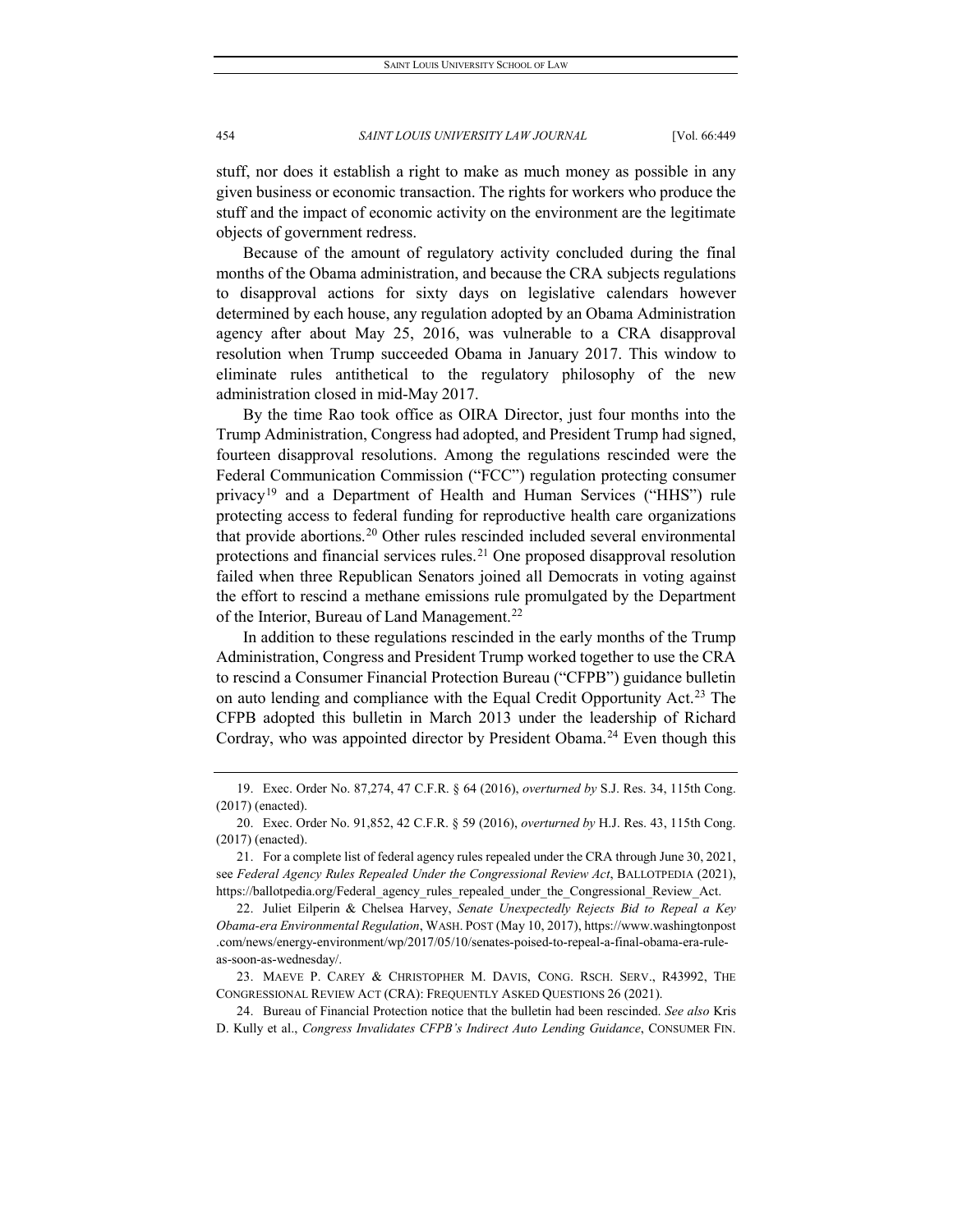rescission did not occur during a transition period, this example fits the pattern of a subsequent administration overturning the predecessor's regulatory position.

The Congressional Research Service estimated that rules submitted to Congress by the Trump Administration on or after August 21, 2020, would be vulnerable to CRA review in the 117th Congress elected in 2020 with Democratic majorities in both houses and with a Democrat, Joseph R. Biden, as President.<sup>[25](#page-7-0)</sup> Three regulations have been subject to disapproval under the CRA process during the Biden Administration.<sup>[26](#page-7-1)</sup> In addition, on January 20, 2021, President Biden issued an Executive Order revoking the executive orders relating to regulatory practices issued by President Trump.<sup>[27](#page-7-2)</sup> In a four year span, the CRA has been used extensively to reject the regulatory enactments of the immediately preceding administration. If one of the goals of the regulatory state is to establish consistent and predictable standards, compliance with which regulated entities and the public are able to rely in structuring their activities, then the increased reliance on the ability to undo what the previous President has done is not serving that purpose. Commentators have noted that the CRA process advantages well-organized industry and other interest groups by providing an opportunity to overturn a regulatory outcome they find disagreeable[.28](#page-7-3) On the other hand, responding to the views of the electorate as divined from the outcomes of presidential elections seems to be consistent with some notions of political accountability. How a society and an economy can function with such dramatic fluctuations in regulatory policy causes one to consider what the constraints are on politics and regulatory ideology as the guideposts for acceptable administrative action.

Before use of the CRA emerged as a major tool for reversing regulatory outcomes, incoming administrations routinely employed a variety of mechanisms to prevent the implementation of policies propounded by prior

SERVS. REV. (May 18, 2018), https://www.cfsreview.com/2018/05/congress-invalidates-cfpbs-in direct-auto-lending-guidance/.

<span id="page-7-0"></span><sup>25.</sup> MAEVE P. CAREY & CHRISTOPHER M. DAVIS, CONG. RSCH. SERV., R46690, CONGRESSIONAL REVIEW ACT ISSUES FOR THE 177TH CONGRESS: THE LOOK-BACK MECHANISM AND EFFECTS OF DISAPPROVAL (2021).

<span id="page-7-1"></span><sup>26</sup>*. See supra* note 21 (showing Regulations of the Equal Employment Opportunity Commission, the Environmental Protection Agency, and Office of the Comptroller of the Currency were all rescinded on June 30, 2021).

<span id="page-7-2"></span><sup>27.</sup> Exec. Order No. 13,992, 86 Fed. Reg. 7049 (Jan. 25, 2021) (revoking six executive orders issued by President Trump related to administrative regulation). *See also Presidential Executive Order 13992 (Joe Biden, 2021)*, BALLOTPEDIA, https://ballotpedia.org/Presidential\_Executive Order 13992 (Joe Biden, 2021) (last visited Oct. 24, 2021). To the extent that agencies may have acted in response to the Trump executive orders, the agencies may need to take further steps to comply with the Biden executive order. For example, an agency that issued any rules issued using notice and comment rulemaking would need to use that same process to revoke those policies.

<span id="page-7-3"></span><sup>28</sup>*. See, e.g.*, ASIMOW & LEVIN, *supra* note 3, at 479.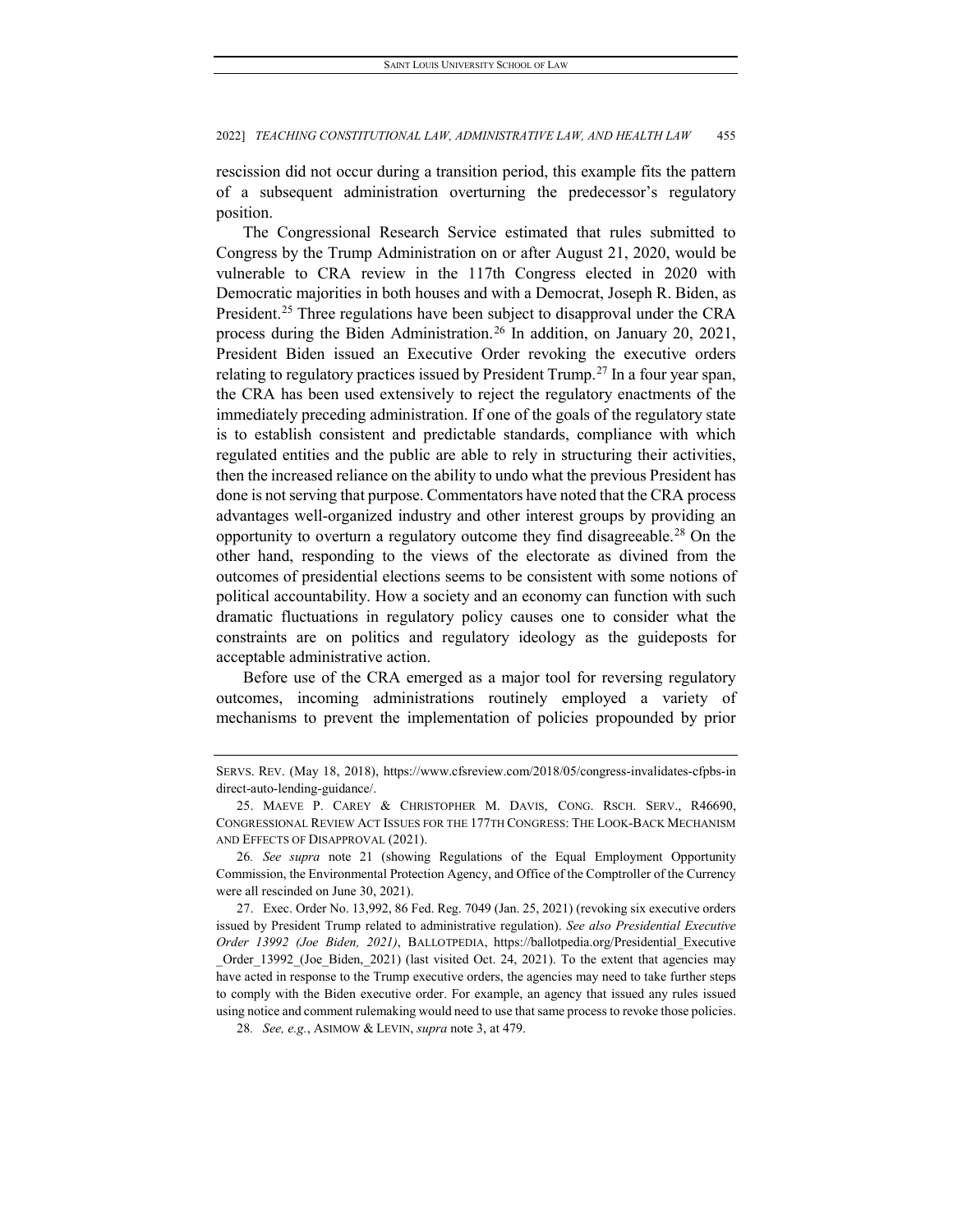administrations. The incoming president's chief of staff typically issued instructions in a memorandum to agencies, ordering the withdrawal, modification, or replacement of final rules published but with delayed effective dates.[29](#page-8-0) New administrations have also abandoned the defense of statutes or regulations to which the administration is opposed, for example, the Biden Administration's refusal to continue supporting the challenge to the Affordable Care Act ("ACA") initiated by numerous states after Congress reduced the tax penalty for failure to comply with the requirement to have health insurance to zero. $30$  A successor administration could also diminish the impact of a rule to which it is opposed through lax enforcement without repealing rules. A new administration can slow down or curtail rulemakings in progress. One obvious step would be to initiate new rulemakings to rescind existing regulations or adopt new ones. The Trump Administration's EPA replacing the Obama Clean Power Plan with a different rule is one example of this approach.<sup>[31](#page-8-2)</sup> Emphasizing this range of options serves to prepare law students for future situations that may call for identifying or using these techniques to maintain or change regulatory directions.

## II. JUDICIAL REVIEW & LEGAL CONSTRAINTS ON ADMINISTRATIVE **ACCOUNTABILITY**

Beyond the internal agency processes, resort to judicial review has been the traditional source of constraint on the actions of administrative agencies despite Neomi Rao's skepticism about its utility. What role political justifications should play in that process is an interesting issue for students to explore.

The situation leading to the Supreme Court's decision in *Massachusetts v. Environmental Protection Agency* is one example where the judiciary confronted the intersection of law and politics.<sup>[32](#page-8-3)</sup> Massachusetts, along with other states, local governments, and private organizations, petitioned the EPA to regulate certain emissions of motor vehicles to help reduce global warming.<sup>[33](#page-8-4)</sup> A provision of the Clean Air Act ("CAA") required the EPA administrator to issue

<span id="page-8-0"></span><sup>29.</sup> Reince Preibus (Trump), Rahm Emanuel (Obama), and Andrew Card (George W. Bush) issued similar memoranda.

<span id="page-8-1"></span><sup>30.</sup> Letter from Edwin S. Kneedler, Deputy Solic. Gen., to Scott S. Harris, Clerk of the U.S. Supreme Court (Feb. 10, 2021), https://www.supremecourt.gov/DocketPDF/19/19-840/168649/20 210210151147983\_19-840%2019-1019%20CA%20v%20TX.pdf ("Following the change in Administration, the Department of Justice has reconsidered the government's position in these cases. The purpose of this letter is to notify the Court that the United States no longer adheres to the conclusions in the previously filed brief of the federal respondents.").

<span id="page-8-4"></span><span id="page-8-3"></span><span id="page-8-2"></span><sup>31.</sup> Umair Irfan, *Trump's EPA Just Replaced Obama's Signature Climate Policy with a Much Weaker Rule*, VOX (June 19, 2019), https://www.vox.com/2019/6/19/18684054/climate-changeclean-power-plan-repeal-affordable-emissions.

<sup>32.</sup> 549 U.S. 497, 516 (2007).

<sup>33</sup>*. Id.* at 505.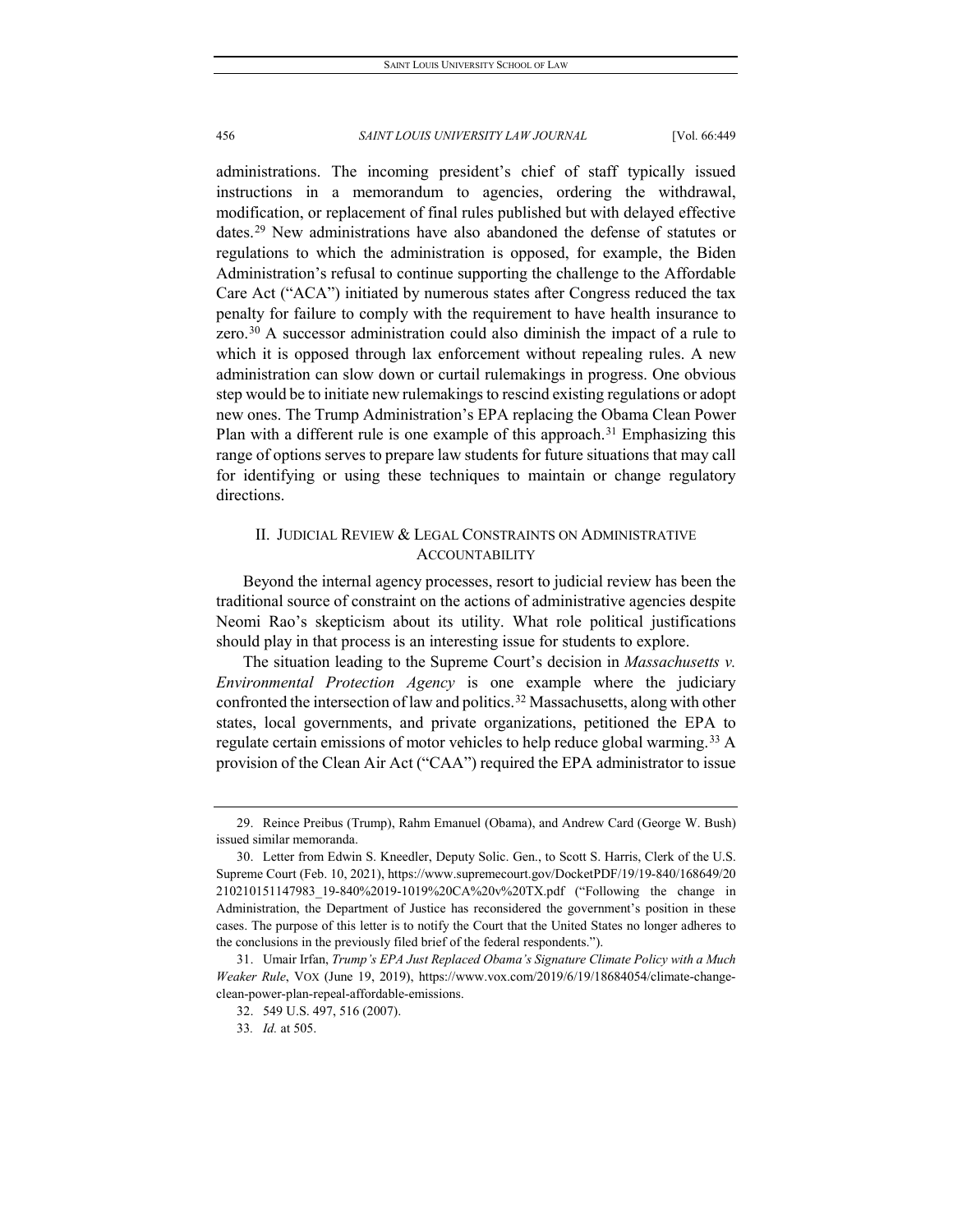regulations prescribing standards for emissions of air pollutants from new motor vehicles upon determining "in his judgment" that the emissions "cause, or contribute to, air pollution which may reasonably be anticipated to endanger public health or welfare.  $\ldots$ <sup>[34](#page-9-0)</sup> A separate section of the statute defined the term "air pollutant."[35](#page-9-1) The EPA under President George W. Bush refused to regulate new motor vehicle emissions because it determined that the term "air pollutant" did not encompass greenhouse gases, such as carbon dioxide, and because the connection between greenhouse gases and global warming had not been "unequivocally established."<sup>[36](#page-9-2)</sup> As additional justification for its refusal to act, the agency cited the policy approaches of the President, indicating that regulations "would conflict with the President's comprehensive approach to the problem of climate change, such as the creation of nonregulatory programs to encourage voluntary private sector reductions in greenhouse gas emissions, and might hamper the President's ability to persuade developing nations to reduce emissions."<sup>[37](#page-9-3)</sup>

After first concluding that Massachusetts had standing to challenge the EPA's denial of the rulemaking petition,  $38$  the Court then ruled that the definition of "air pollutant" in the statute encompassed greenhouse gases, such as carbon dioxide, and that the EPA Administrator was required to exercise "judgment" "within defined statutory limits."<sup>[39](#page-9-5)</sup> The Court stated that "once EPA has responded to a petition for rulemaking, its reasons for action or inaction must conform to the authorizing statute."[40](#page-9-6) According to the Court, under the CAA,

EPA can avoid taking further action only if it determines that greenhouse gases do not contribute to climate change or if it provides some reasonable explanation as to why it cannot or will not exercise its discretion to determine whether they do. . . . *To the extent that this constrains agency discretion to pursue other priorities of the Administrator or the President, this is the congressional design*. [41](#page-9-7)

The Court rejected the reasons the EPA offered for not regulating as being irrelevant to the statutory instruction that the EPA render "a scientific judgment" and ruled that the agency's failure to reach a conclusion was arbitrary and capricious.[42](#page-9-8)

<span id="page-9-1"></span><span id="page-9-0"></span>In his dissent, Justice Scalia wrote that the reasons the EPA provided for not acting "are surely considerations executive agencies *regularly* take into account

<sup>34.</sup> 42 U.S.C. § 7521(a)(1).

<sup>35</sup>*. Id.* § 7602(g).

<span id="page-9-2"></span><sup>36</sup>*. Massachusetts*, 549 U.S. at 513.

<span id="page-9-3"></span><sup>37</sup>*. Id.* at 513–14.

<span id="page-9-5"></span><span id="page-9-4"></span><sup>38.</sup> Massachusetts v. Environmental Protection Agency, 549 U.S. 497, 520–21, 526 (2007).

<sup>39</sup>*. Id.* at 532–33.

<span id="page-9-6"></span><sup>40</sup>*. Id.* at 533.

<span id="page-9-7"></span><sup>41</sup>*. Id*. at 533 (emphasis added).

<span id="page-9-8"></span><sup>42</sup>*. Id*. at 535.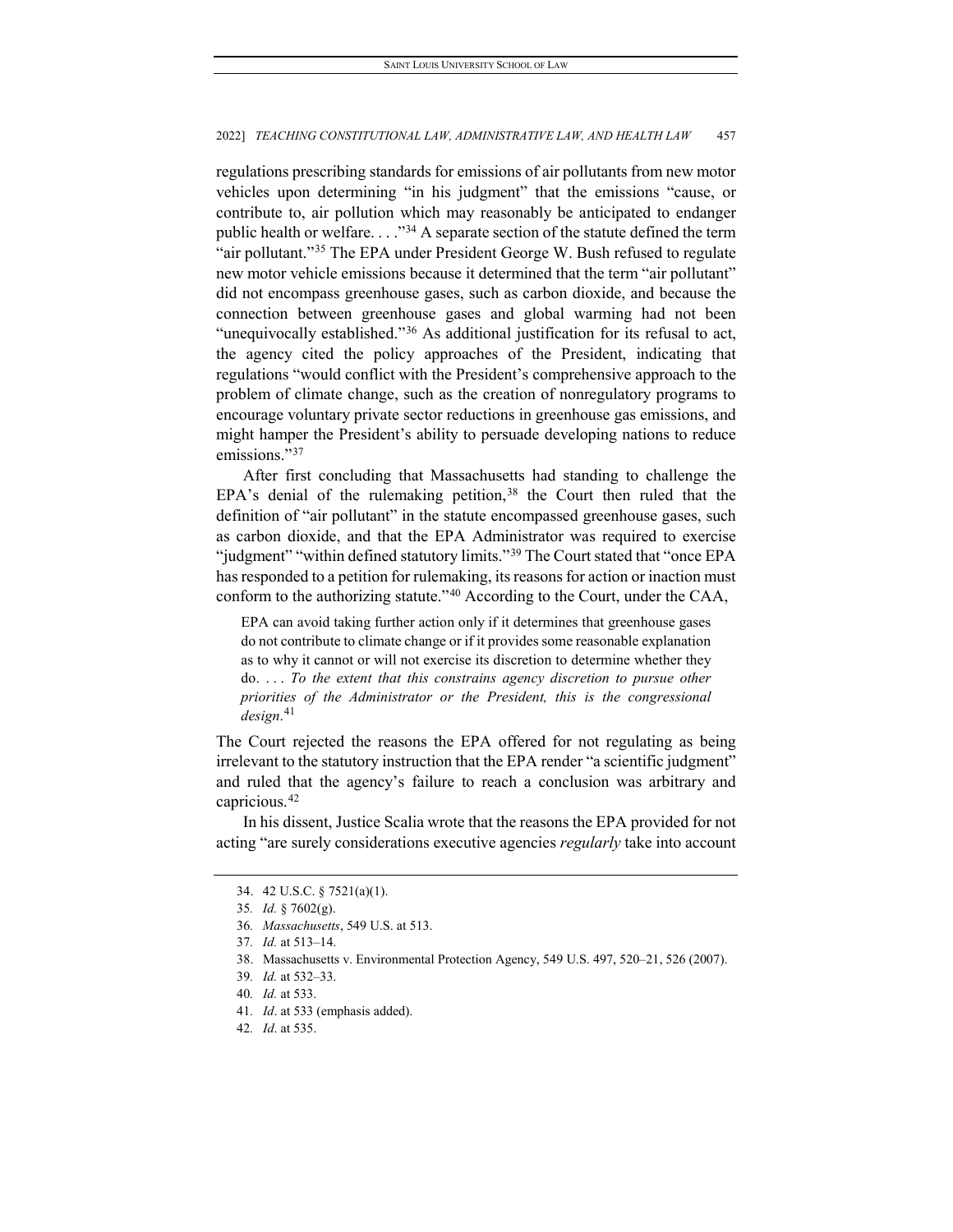(and *ought* to take into account) when deciding whether to consider entering a new field: the impact such entry would have on other Executive Branch programs and on foreign policy."[43](#page-10-0) The dissenters did not read the statute as imposing a requirement that the Administrator reach a judgment. Additionally, the dissent did not read the statute as foreclosing the policy justifications the EPA offered for refusing to act.<sup>[44](#page-10-1)</sup> The dissent did not discuss the purpose of the CAA provision of improving air quality and promoting health in the long term. Perhaps this omission was a signal that the Justices in the dissent did not agree with the congressional objective embodied in the provision of the CAA.

After the Supreme Court decision in *Massachusetts*, the Bush Administration managed to avoid acting before leaving office. Soon after taking office in 2009, the Obama Administration made the finding that greenhouse emissions endanger public health and welfare as the Court's decision seemed to direct.[45](#page-10-2) The *Massachusetts* majority viewed its role as enforcing the congressional directive that the government act with more urgency to mitigate climate change and its effects, imposing a legal constraint on the exercise of political discretion by the Bush Administration.

Earlier, in *Motor Vehicle Manufacturers Association v. State Farm*, the U.S. Supreme Court reviewed a rulemaking decision of the National Highway Traffic Safety Administration ("NHTSA") regarding whether the agency would require installation of airbags or seatbelts—passive restraints—to reduce the number of deaths and injuries resulting from motor vehicle accidents.<sup>[46](#page-10-3)</sup> Michael Asimow and Ronald M. Levin give an account of the rulemaking proceeding which involved sixty rulemaking notices spanning across the Carter and Reagan Administrations.<sup>[47](#page-10-4)</sup> "A passive restraint requirement was imposed, amended, rescinded, and reimposed."[48](#page-10-5) In 1977, NHTSA adopted a standard requiring that cars produced after 1982 be equipped with passive restraints.<sup>[49](#page-10-6)</sup> After the Reagan Administration took office in 1981, the agency delayed the effective date of the requirement and then rescinded it after notice and comment rulemaking.<sup>[50](#page-10-7)</sup> To make a long story short, in the *State Farm* decision, the Court ruled that NHTSA's rescission of the standard was arbitrary and capricious.<sup>[51](#page-10-8)</sup>

<span id="page-10-0"></span><sup>43.</sup> Massachusetts v. Environmental Protection Agency, 549 U.S. 497, 552 (2007) (Scalia, J., dissenting).

<sup>44</sup>*. Id.*

<span id="page-10-6"></span><span id="page-10-5"></span><span id="page-10-4"></span><span id="page-10-3"></span><span id="page-10-2"></span><span id="page-10-1"></span><sup>45.</sup> Proposed Endangerment and Cause or Contribute Findings for Greenhouse Gases Under Section 202(a) of the Clean Air Act, 74 Fed. Reg. 18,886 (Apr. 24, 2009).

<sup>46.</sup> Motor Vehicle Mfrs. Ass'n v. State Farm Mut. Auto Ins. Co., 463 U.S. 29, 34–35 (1983).

<sup>47.</sup> ASIMOW & LEVIN, *supra* note 3, at 665.

<sup>48</sup>*. Id.*

<sup>49</sup>*. Id.*

<span id="page-10-8"></span><span id="page-10-7"></span><sup>50</sup>*. Id.*

<sup>51.</sup> Motor Vehicle Mfrs. Ass'n v. State Farm Mut. Auto Ins. Co., 463 U.S. 29, 46 (1983).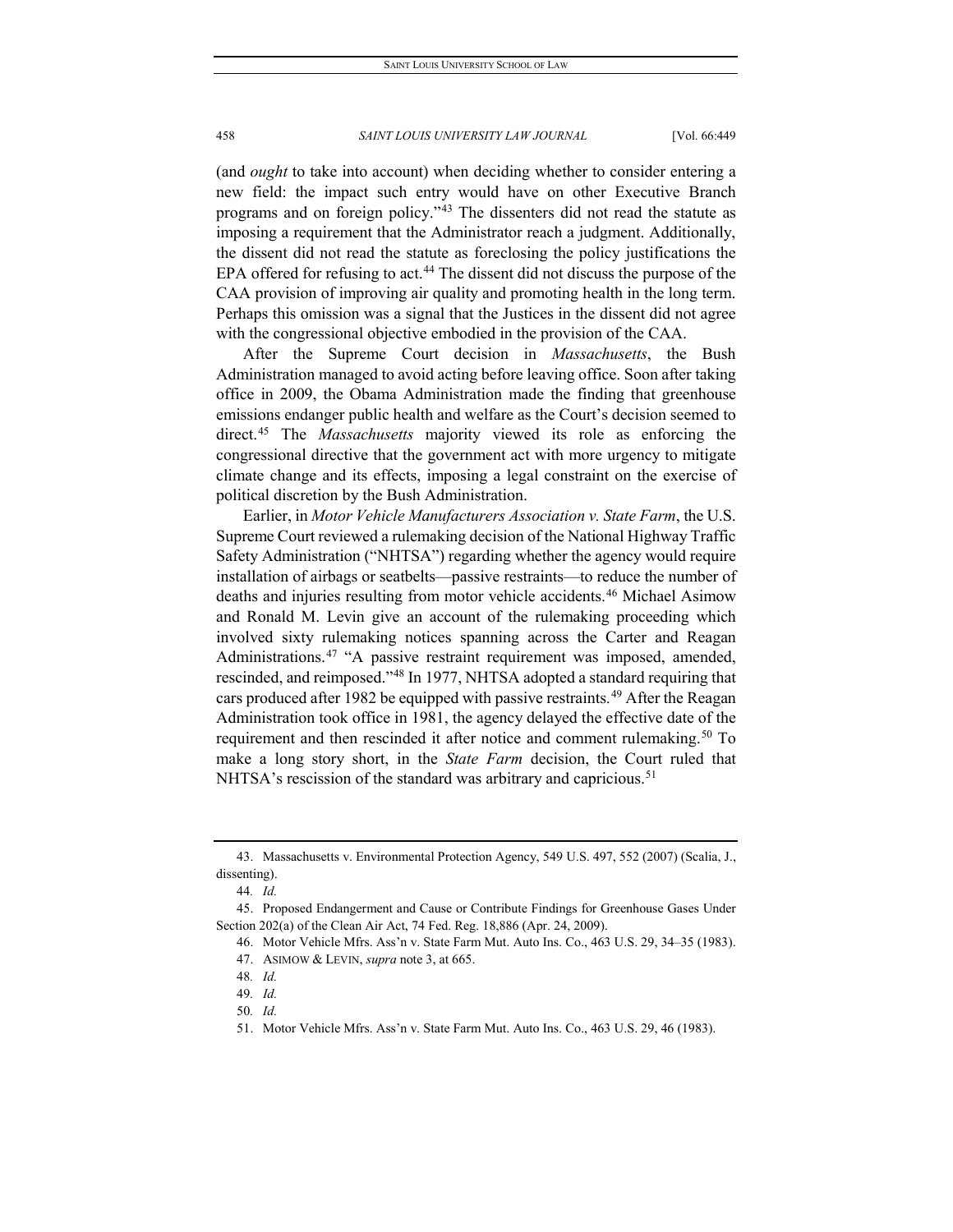Significantly, in his opinion, concurring in part and dissenting in part, then-Justice Rehnquist described the NHTSA rulemaking with refreshingly honest reference to the impact of politics on the agency's decision to rescind the passive restraints standard:

The agency's changed view of the standard seems to be related to the election of a new President of a different political party. It is readily apparent that the responsible members of one administration may consider public resistance and uncertainties to be more important than do their counterparts in a previous administration. A change in administration brought about by the people casting their votes is a perfectly reasonable basis for an executive agency's reappraisal of the costs and benefits of its programs and regulations. *As long as the agency remains within the bounds established by Congress, it is entitled to assess administrative records and evaluate priorities in light of the philosophy of the administration*. [52](#page-11-0)

The Rehnquist opinion acknowledged in a footnote that "[o]f course, a new administration may not refuse to enforce laws of which it does not approve, or to ignore statutory standards in carrying out its regulatory functions."<sup>[53](#page-11-1)</sup>As Christopher F. Edley, Jr., has observed,

Justice Rehnquist's opinion in *State Farm* is striking for two reasons. It is both a *descriptive* acknowledgment that politics was an ingredient of the deregulatory decision at issue *and* a *normative* assertion that politics has a legitimate place in sound agency decision making. These points are all the more striking because they contrast sharply with the total absence from Justice White's majority opinion of any mention of politics. . . . President Reagan's electoral victory, which included a significant campaign emphasis on deregulation, was simply irrelevant.  $\ldots$  There was  $\ldots$  no mention of politics.<sup>[54](#page-11-2)</sup>

Edley goes on to note that Rehnquist's observation is an implicit acknowledgement "that the political reality which is often the explanation for a major policy shift should not be ignored in the process of judicial review."[55](#page-11-3) As I have instructed students, "the political story is just as important to understanding the 'reasons and findings' of the agency and the 'basis and purpose' of its action."[56](#page-11-4)

Elsewhere in his analysis, Edley points out the implicit role of politics and the preferences or "bias[es]" of the decision-maker in the cases regarding whether strongly held policy views disqualify an agency official from participating in a rulemaking proceeding.<sup>[57](#page-11-5)</sup> "Impartial, however, does not mean

<span id="page-11-1"></span><span id="page-11-0"></span><sup>52</sup>*. Id.* at 59 (Rehnquist, J., concurring in part and dissenting in part) (emphasis added).

<sup>53</sup>*. Id.* at 59 n.8.

<span id="page-11-3"></span><span id="page-11-2"></span><sup>54.</sup> CHRISTOPHER F. EDLEY, JR., ADMINISTRATIVE LAW 183 (1990).

<span id="page-11-4"></span><sup>55</sup>*. Id*.

<sup>56</sup>*. Id*.

<span id="page-11-5"></span><sup>57</sup>*. Id*. at 179–80.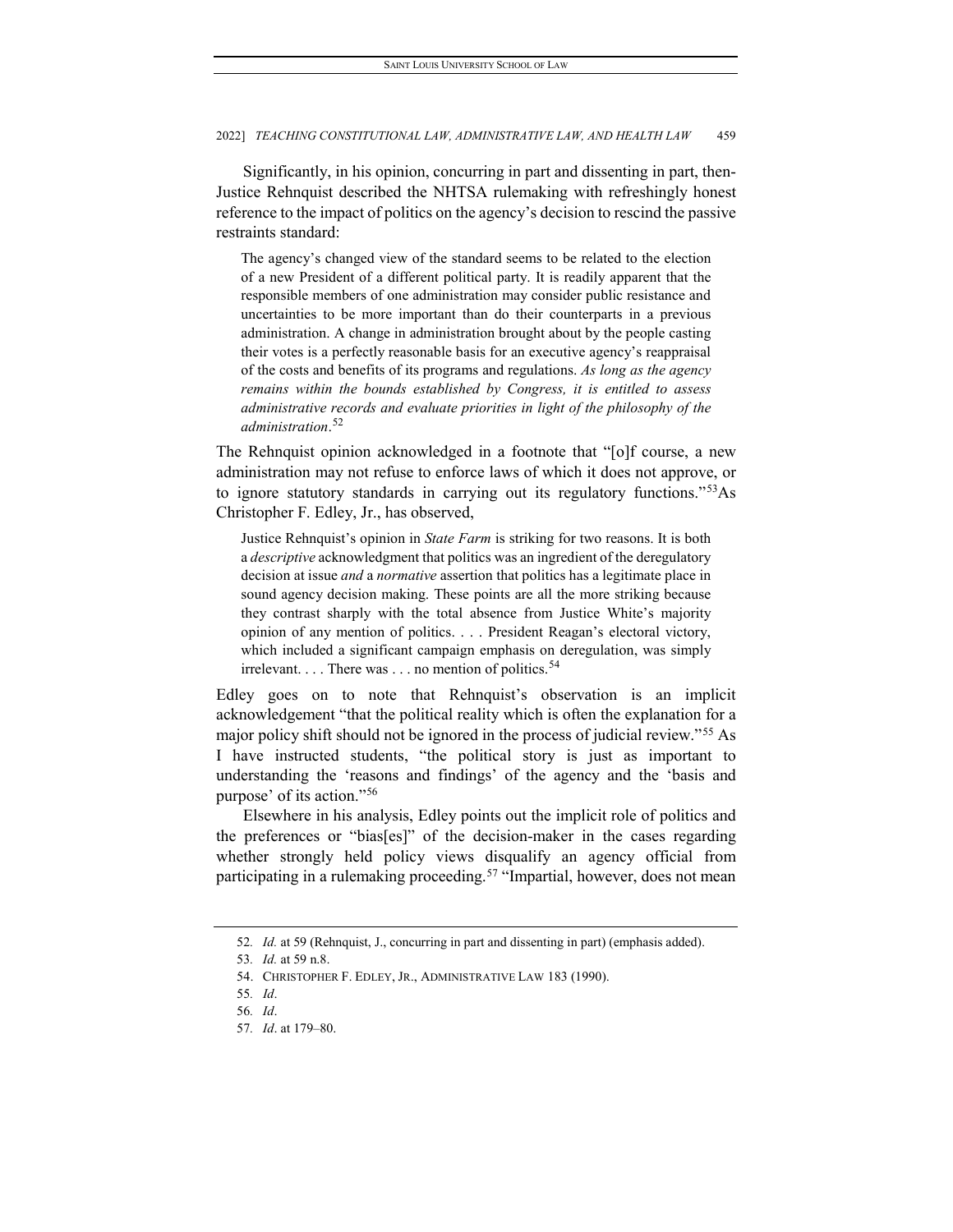uninformed, unthinking, or inarticulate."[58](#page-12-0) A concurring opinion in *Association of National Advertisers* noted that an agency could not even begin to conduct a rulemaking proceeding unless it had formed an opinion that some problem existed requiring a regulatory response.<sup>[59](#page-12-1)</sup> Similarly, in an opinion by Judge Patricia Wald in *Sierra Club v. Costle*, the D.C. Circuit noted the desirability of presidential supervision and influence on agency decision-makers and the legitimacy of congressional communications of viewpoints in rulemaking proceedings.<sup>[60](#page-12-2)</sup> This role for politics is consistent with the rule of law if agency decision-makers hew to their statutory mandates and reviewing courts hold agencies accountable.<sup>[61](#page-12-3)</sup>

#### III. LAW & POLITICS RELATING TO MEDICAID WORK REQUIREMENTS

One issue on which Republican Presidents and governors have pursued different objectives than Democrats is in the administration of the Medicaid program. The most striking example of this difference in viewpoint is the failure of twelve states led by Republican officials to adopt the expansion of the Medicaid program authorized in the  $ACA$ .<sup>[62](#page-12-4)</sup> Outside the expansion opportunity that the ACA made available, state Medicaid programs exhibit a great deal of variation, and the Medicaid statute additionally makes provision for states to apply for waivers from certain program elements for demonstration projects.<sup>[63](#page-12-5)</sup> States have used waivers to experiment with different coverage options, financing, and delivery reforms.<sup>[64](#page-12-6)</sup> The statute authorizes the Secretary of HHS to approve "any experimental, pilot, or demonstration project which, in the judgment of the Secretary, is likely to assist in promoting the objectives" of

<span id="page-12-0"></span><sup>58.</sup> Ass'n of Nat'l Advertisers v. Federal Trade Comm'n, 627 F.2d 1151, 1173–74 (D.C. Cir. 1983). In this case, the court rejected the notion that the rules ensuring the impartiality of adjudicators should apply in rulemaking situations.

<sup>59</sup>*. Id.* at 1176 (Leventhal, J., concurring).

<sup>60.</sup> 657 F.2d 298, 311, 406, 409 (D.C. Cir. 1981).

<span id="page-12-3"></span><span id="page-12-2"></span><span id="page-12-1"></span><sup>61</sup>*. See* Motor Vehicle Mfrs. Ass'n v. State Farm Mut. Auto Ins. Co., 463 U.S. 29, 59 (1983) (Rehnquist, J., dissenting).

<span id="page-12-4"></span><sup>62.</sup> States were able to decline to participate in the Medicaid expansion as a result of the Supreme Court's decision in *National Federation of Independent Business v. Sebelius*, which held that the federal government could not condition continued receipt of a state's payment under the traditional Medicaid program on the state's agreement to cover the expansion population of certain low-income adults. 567 U.S. 519, 588 (2012). *See Status of State Medicaid Expansion Decisions: Interactive Map*, KAISER FAM. FOUND. (Oct. 8, 2021), https://www.kff.org/medicaid/issuebrief/status-of-state-medicaid-expansion-decisions-interactive-map/. While some states having Republican leadership have adopted the Medicaid expansion, all of the remaining states have Republican governors or legislative majorities, or both.

<span id="page-12-6"></span><span id="page-12-5"></span><sup>63.</sup> BARRY R. FURROW ET AL., THE LAW OF HEALTH CARE ORGANIZATION AND FINANCE 435 (8th ed. 2018).

<sup>64</sup>*. Id.*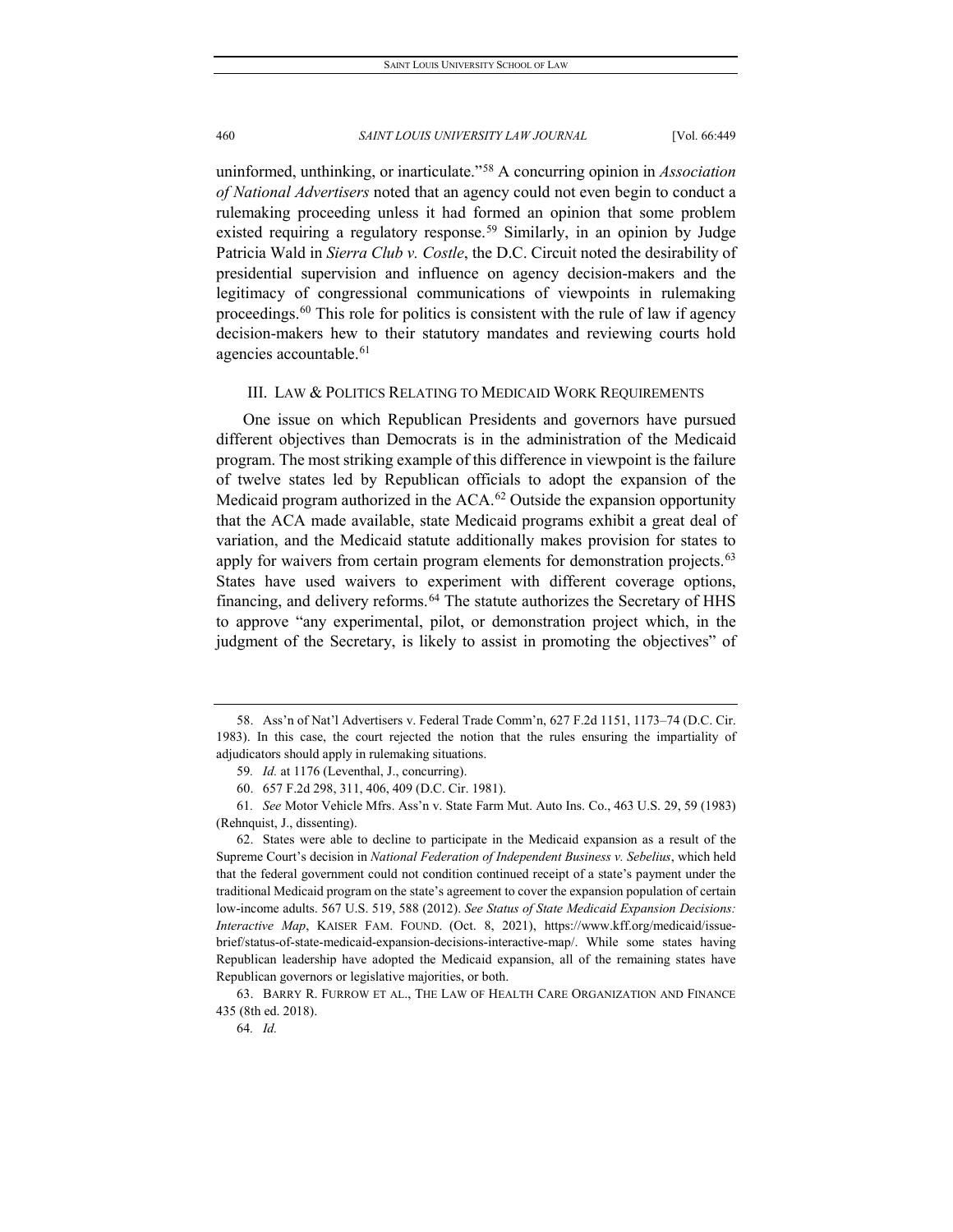Medicaid.[65](#page-13-0) During the Trump Administration, the Centers for Medicare and Medicaid Services in HHS approved state requests to attach work requirements to the eligibility criteria for Medicaid.<sup>[66](#page-13-1)</sup> The notion of work requirements echoes the efforts since colonial times to ensure that public support is not expended on the "sturdy beggar," "the able-bodied [adult]," or the freeloader who just chooses not to maintain gainful employment.[67](#page-13-2)

In February 2020, the D.C. Circuit in *Gresham v. Azar* invalidated the Arkansas waiver approved by HHS Secretary, Alex Azar, which authorized Arkansas to impose work requirements as inconsistent with the primary purpose of the Medicaid statute.<sup>[68](#page-13-3)</sup> The statute provides that the purpose of Medicaid is

[T]o furnish (1) medical assistance on behalf of families with dependent children and of aged, blind, or disabled individuals, whose income and resources are insufficient to meet the costs of necessary medical services, and (2) rehabilitation and other services to help such families and individuals attain or retain capability for independence or self-care.<sup>[69](#page-13-4)</sup>

The HHS letter approving the Arkansas waiver identified three objectives that Secretary Azar asserted Arkansas Works would promote: improving health outcomes; addressing behavioral and social factors that influence health outcomes; and incentivizing beneficiaries to engage in their own health care and achieve better health outcomes. The approval letter opined that the Arkansas community engagement requirements would encourage beneficiaries to obtain and maintain employment or other activities that correlate with improved health and wellness<sup>[70](#page-13-5)</sup>

<span id="page-13-0"></span><sup>65</sup>*. Medicaid Waiver Tracker: Approved and Pending Section 1115 Waivers by State*, KAISER HEALTH NEWS (Nov. 1, 2021), https://www.kff.org/medicaid/issue-brief/medicaid-waiver-trackerapproved-and-pending-section-1115-waivers-by-state/.

<span id="page-13-1"></span><sup>66</sup>*. See, e.g.*, *Trump Administration Approves Innovative State-Led Health Reform to Expand and Strengthen Coverage for Georgia Residents*, CTR. FOR MEDICARE & MEDICAID SERVS. (Oct. 15, 2020), https://www.cms.gov/newsroom/press-releases/trump-administration-approves-innova tive-state-led-health-reform-expand-and-strengthen-coverage. Federal officials have approved work requirement proposals in seven states—Arizona, Arkansas (invalidated by court), Indiana, Kentucky (invalidated/withdrawn), Michigan (invalidated), New Hampshire (invalidated), and Wisconsin. In each of those states, the requirements would apply only to people who gained Medicaid coverage under the expansion authorized by the ACA. "Ten other states—Alabama, Kansas, Mississippi, Ohio, Oklahoma, South Carolina, South Dakota, Tennessee, Utah and Virginia—also have requested approval. Some of those states have not expanded Medicaid and are seeking to add work requirements to their regular programs." Phil Galewitz, *Judge Vows to Rule on Medicaid Work Requirements by End of March*, KAISER HEALTH NEWS (Mar. 19, 2019), https://khn.org/news/judge-vows-to-rule-on-medicaid-work-requirements-by-end-of-march/.

<span id="page-13-5"></span><span id="page-13-4"></span><span id="page-13-3"></span><span id="page-13-2"></span><sup>67.</sup> LAWRENCE M. FRIEDMAN, A HISTORY OF AMERICAN LAW 49, 185 (Oxford Univ. Press 4th ed. 2019).

<sup>68.</sup> 950 F.3d 93, 93, 97, 102 (D.C. Cir. 2020).

<sup>69.</sup> 42 U.S.C. § 1396–1.

<sup>70</sup>*. Gresham*, 950 F.3d at 97.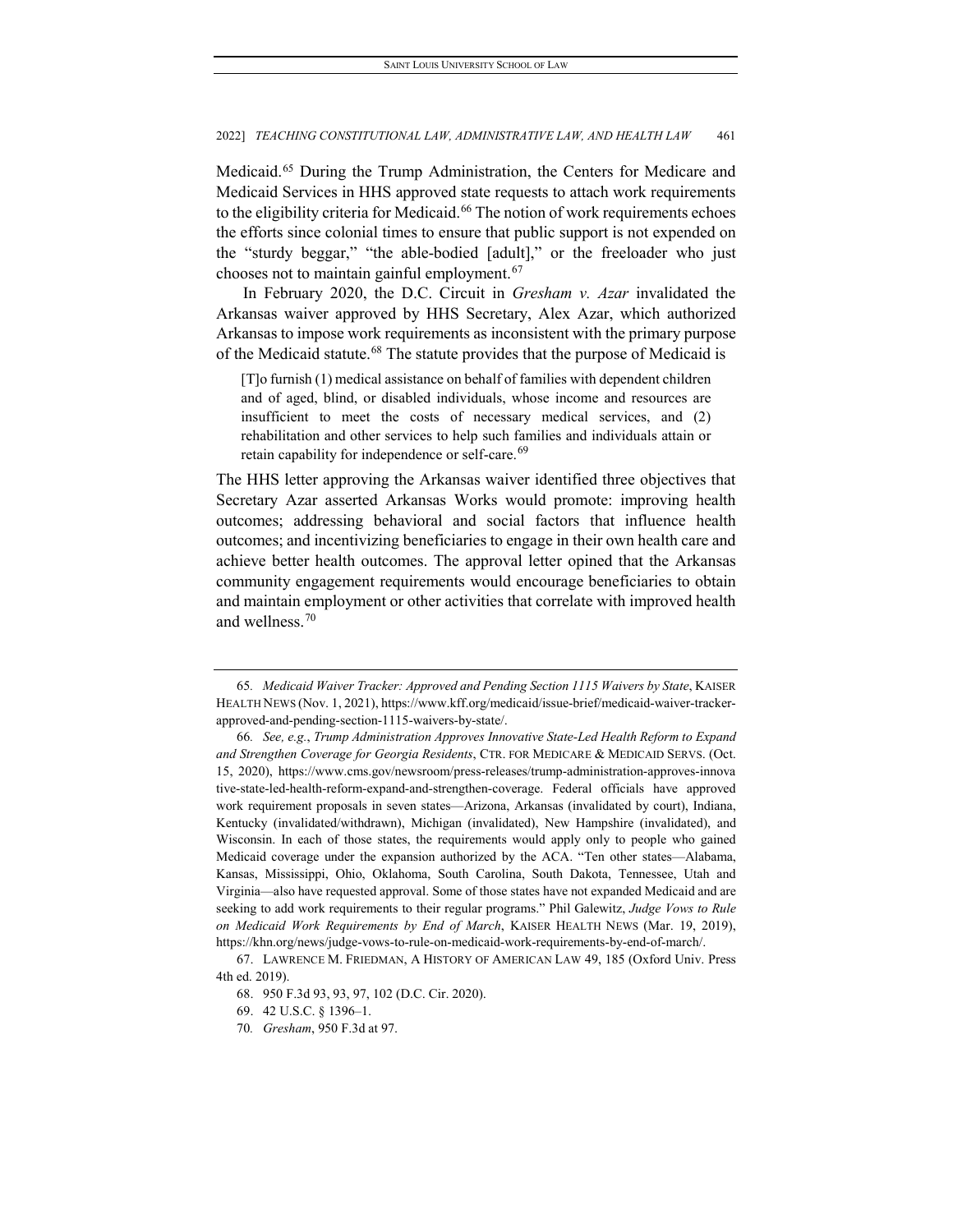In the *Gresham* opinion by Judge Sentelle, the D.C. Circuit panel also rejected HHS's argument that the Secretary's discretion in granting waivers was unreviewable<sup>[71](#page-14-0)</sup> and certified that the APA exception from judicial review for an action committed to agency discretion is "very narrow."[72](#page-14-1) The court stated that the Medicaid statute reflected Congress's clear purpose to provide health care coverage, and that under *Chevron*, the agency was required to give effect to the unambiguously expressed intent of Congress.<sup>[73](#page-14-2)</sup> The opinion rejected an effort to characterize the Secretary's approval as helping the Medicaid population gain financial resources to purchase insurance, calling it a "post hoc rationalization[]" by the agency.  $74$ 

The final part of the court's opinion concluded that the approvals of the Arkansas work requirements were arbitrary and capricious for failure to address important aspects of the problem.[75](#page-14-4) Here, the court noted the agency's failure to account for loss of coverage—"a matter of importance under the statute."<sup>[76](#page-14-5)</sup> About twenty-five percent of persons subject to work requirements lost coverage in five months. The court noted that while "it is not arbitrary and capricious to prioritize one statutorily identified objective over another, it is an entirely different matter to prioritize non-statutory objectives to the exclusion of the statutory purpose."[77](#page-14-6)

The *Gresham* case demonstrates that while reviewing courts may acknowledge political philosophy or politics as a motivation or component of a regulatory decision, courts are capable of requiring agencies to stay within the confines of the statutory mandate. Thus, a new administration does not have license to disregard what Congress has enacted, however much it might disagree with the policy.<sup>[78](#page-14-7)</sup>

76*. Id.* at 102.

<span id="page-14-0"></span><sup>71</sup>*. Id.* at 98 (citing Citizens to Preserve Overton Park, Inc. v. Volpe, 401 U.S. 402, 410 (1971)).

<sup>72</sup>*. Id.* (citing Dep't of Commerce v. N.Y., 139 S. Ct. 2551, 2568 (2019)).

<span id="page-14-2"></span><span id="page-14-1"></span><sup>73.</sup> Gresham v. Azer, 950 F.3d 93, 100 (D.C. Cir. 2020) (citing Chevron, U.S.A., Inc. v. Nat. Res. Def. Council, Inc., 467 U.S. 837, 842–43 (1984)).

<span id="page-14-4"></span><span id="page-14-3"></span><sup>74</sup>*. Id.* at 101 (citing Motor Vehicle Mfrs. Ass'n v. State Farm Mut. Auto Ins. Co., 463 U.S. 29, 50, 103 (1983)).

<sup>75</sup>*. Id.* at 102–03 (citing *State Farm*, 463 U.S. at 43).

<sup>77</sup>*. Id.* at 102, 104.

<span id="page-14-7"></span><span id="page-14-6"></span><span id="page-14-5"></span><sup>78.</sup> As discussed in Part III of this Article, the Arkansas work requirement demonstration project had been invalidated in the *Gresham* case. Based on the D.C. Circuit decision in *Gresham*, the HHS approval of New Hampshire work requirements was also invalidated. *Philbrick v. Azar*, No. 19-773 (D. D.C., July 29, 2019). The Supreme Court granted petitions to review the cases in December 2020. Subsequent events illustrate the impact of the transition from a president of one political party to another on substantive policy. On March 17, 2021, after President Biden took office, HHS informed Arkansas and New Hampshire that it would withdraw approval of the work requirements. Based on these developments, on April 1, 2022, the government asked the Court to vacate the judgments below with instructions to dismiss the cases as moot and remand the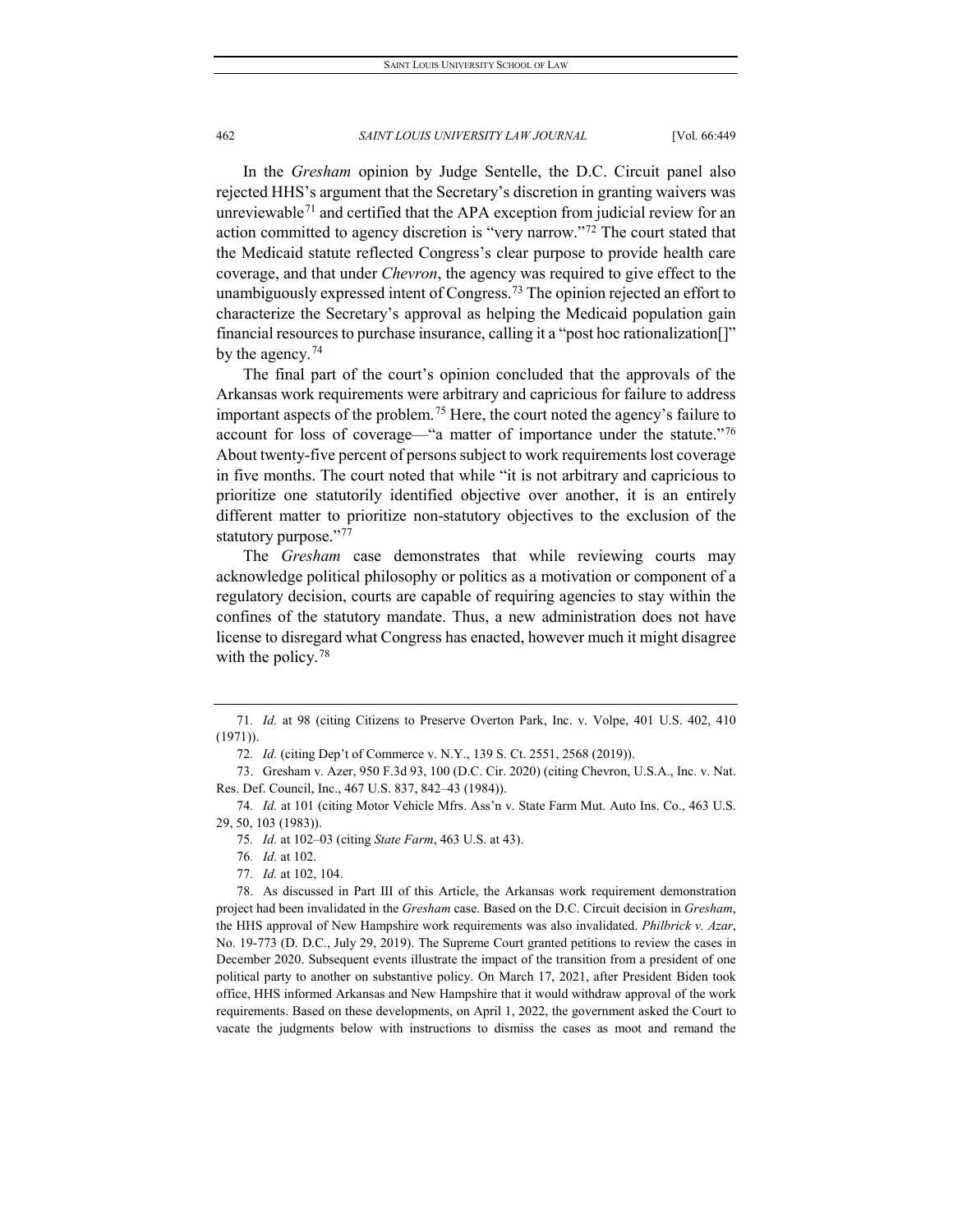#### IV. OBAMA & TRUMP RULEMAKING ON NONDISCRIMINATION IN HEALTHCARE

Section 1557 of the ACA, enacted in 2010, specifically prohibits discrimination on the basis of race, color, national origin, sex, age, or disability in certain health programs or activities. This provision builds on other federal civil rights laws—Title VI of the Civil Rights Act of 1964, Title IX of the Education Amendments of 1972, Section 504 of the Rehabilitation Act of 1973, and the Age Discrimination Act of 1975—and extends nondiscrimination protections to individuals participating in any of the following:

- Any health program or activity receiving funding from HHS
- Any health program or activity that HHS itself administers
- Health insurance marketplaces and all plans offered by issuers that participate in those marketplaces.<sup>[79](#page-15-0)</sup>

During the Obama Administration, the HHS Office of Civil Rights engaged in a rulemaking process to implement Section 1557. In an extensive Final Rule issued in 2016, HHS addressed existing nondiscrimination requirements and turned a particular focus on the prohibition of sex discrimination in health programs.[80](#page-15-1) The principal area of contention focused on the regulation's definition of sex discrimination as a source of protection for lesbian, gay, bisexual, and transgender individuals who, like people of color, society has historically categorized as "other."

A coalition of states and healthcare providers successfully challenged the 2016 Rule in the Northern District of Texas, arguing that HHS exceeded its authority under Section 1557 in defining discrimination "on the basis of sex" to include discrimination based on gender identity. In *Franciscan Alliance, Inc. v. Burwell*, the court enjoined enforcement of that provision of the rules on December 31, 2016, holding that the HHS definition was not entitled to *Chevron* deference because the text of the statute was neither silent nor ambiguous.<sup>[81](#page-15-2)</sup> After Trump took office in January 2017, HHS did not appeal the preliminary injunction and the rules were subsequently vacated.<sup>[82](#page-15-3)</sup>

By 2020, HHS had completed a rulemaking to replace the vacated 2016 Rule. The 2020 Rule eliminated the provision protecting patients from discrimination on the basis of sexual orientation or gender identity.<sup>[83](#page-15-4)</sup> After HHS

underlying matters to the Secretary of HHS. Suggestion of mootness and motion to vacate the judgments of the court of appeals and to remand. The Court granted this motion on April 18, 2022. 79. 42 U.S.C. § 18116.

<span id="page-15-3"></span><span id="page-15-2"></span><span id="page-15-1"></span><span id="page-15-0"></span><sup>80.</sup> FURROW ET AL., *supra* note 63, at 223 (describing Final Rule, Nondiscrimination in Health Programs and Activities, 81 Fed. Reg. 31,375 (May 18, 2016) (codified at 45 C.F.R. Part 92)).

<sup>81.</sup> 227 F. Supp. 3d 660, 670, 685, 687, 695 (N.D. Tex. 2016) (discussed in Walker v. Azar, 480 F. Supp. 3d 417, 421 (E.D.N.Y. 2020)).

<sup>82</sup>*. Walker*, 480 F. Supp. 3d at 421–22.

<span id="page-15-4"></span><sup>83.</sup> Nondiscrimination in Health and Health Education Programs or Activities: Delegation of Authority, 85 Fed. Reg. 37,160–62 (June 19, 2020) (effective Aug. 18, 2020).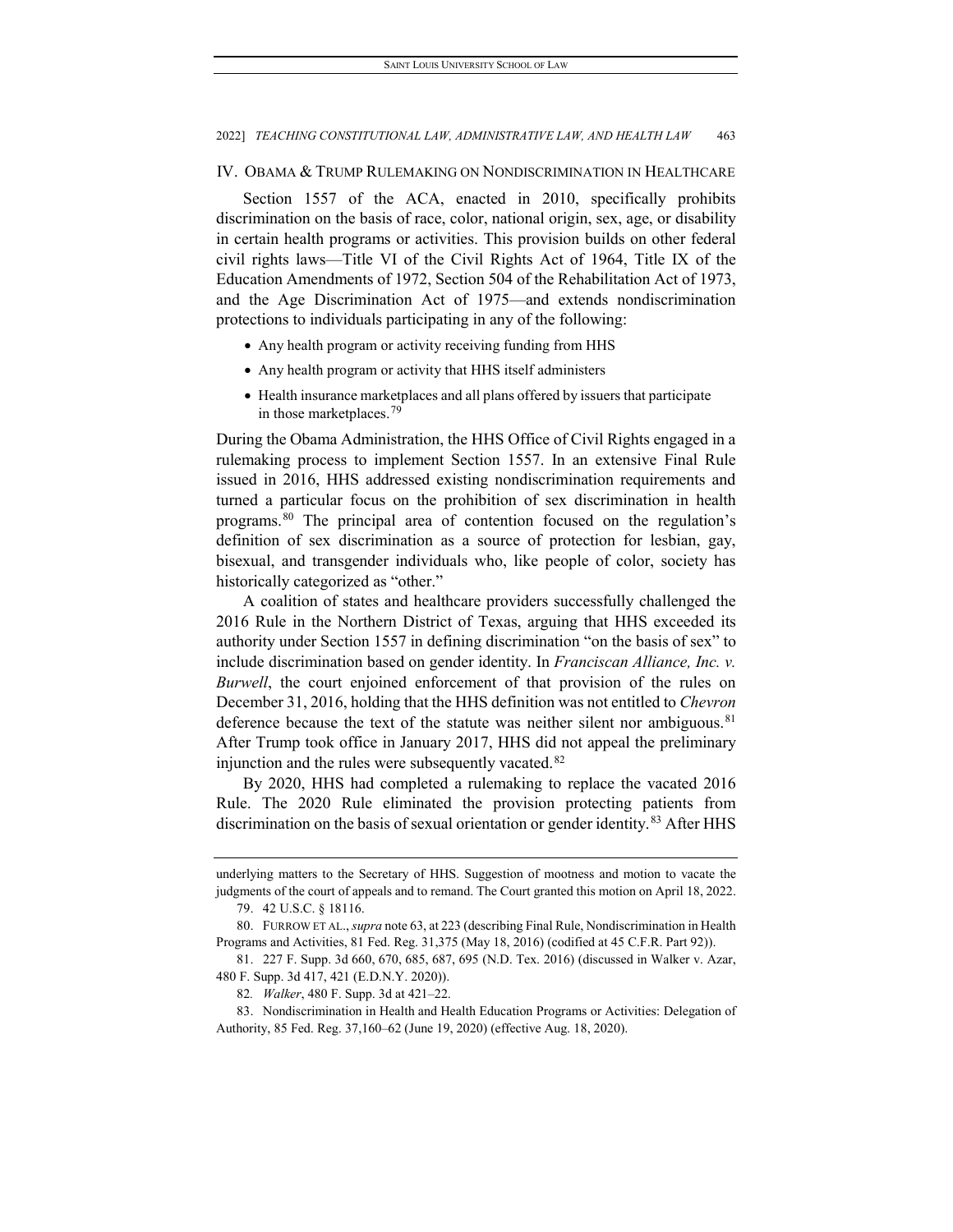submitted the new rule for publication, but before its effective date, the Supreme Court issued its decision in *Bostock v. Clayton County, Georgia*, which concluded that discrimination on the basis of sex encompassed discrimination based on both sexual orientation and gender identity.<sup>[84](#page-16-0)</sup> HHS stubbornly declined to withdraw the rule despite the Supreme Court's decision.

On August 17, 2020, in a challenge brought by two transgender women, a federal district court in New York enjoined the 2020 repeal of the definition of discrimination on the basis of sex in the 2016 Rule, holding that the repeal was contrary to law and arbitrary and capricious because the agency failed to consider what would be an important aspect of the problem under the *State Farm* decision—the *Bostock* decision.<sup>[85](#page-16-1)</sup> Along the way to this seemingly obvious conclusion, the district judge noted that the agency's apparent confidence that the Supreme Court would endorse the administration's interpretation of sex discrimination "was misplaced" and that the agency's argument that the rule remained valid was "disingenuous."[86](#page-16-2) The upshot is that the *Walker* decision did not revive the "gender identity" protection previously vacated in the *Franciscan Alliance* case, but the 2016 definitions of "gender identity" and "sex stereotyping" remain in effect.<sup>[87](#page-16-3)</sup>

## V. POLITICIZING THE APPOINTMENT OF ADMINISTRATIVE JUDGES IN THE VETERANS ADMINISTRATION

One additional area in which the Trump Administration entered new territory was in asserting an enlarged role for the White House in the process for appointing administrative law judges serving on the Board of Veterans Appeals. These administrative judges rule on applications by veterans for compensation based on claims of service-related disabilities. While examining the considerable practical and constitutional issues that plague the appointment processes for administrative law judges and other agency adjudicators is beyond the scope of this Article, interjecting the consideration of political party affiliations and other political activities has not been a part of the vetting process historically. In October 2018, the *Washington Post* reported that the White House had rejected half of the candidates the Veterans Administration presented for appointment as administrative law judges.<sup>[88](#page-16-4)</sup> According to the article, the

<span id="page-16-4"></span>88. Lisa Rein, '*I've never seen these positions politicized': White House Rejection of Veterans Judges Raises Concerns of Partisanship*, WASH. POST (Oct. 23, 2018), https://www.washington post.com/politics/ive-never-seen-these-positions-politicized-white-house-rejection-of-veterans-

<sup>84.</sup> 140 S. Ct. 1731, 1744 (2020).

<sup>85</sup>*. Walker*, F. Supp. 3d at 424, 430.

<sup>86</sup>*. Id.* at 424, 428.

<span id="page-16-3"></span><span id="page-16-2"></span><span id="page-16-1"></span><span id="page-16-0"></span><sup>87.</sup> Katie Keith, *Court Vacates New 1557 Rule That Would Roll Back Antidiscrimination Protections for LGBT Individuals*, HEALTH AFF. BLOG (Aug. 18, 2020), https://www.healthaf fairs.org/do/10.1377/hblog20200818.468025/full/.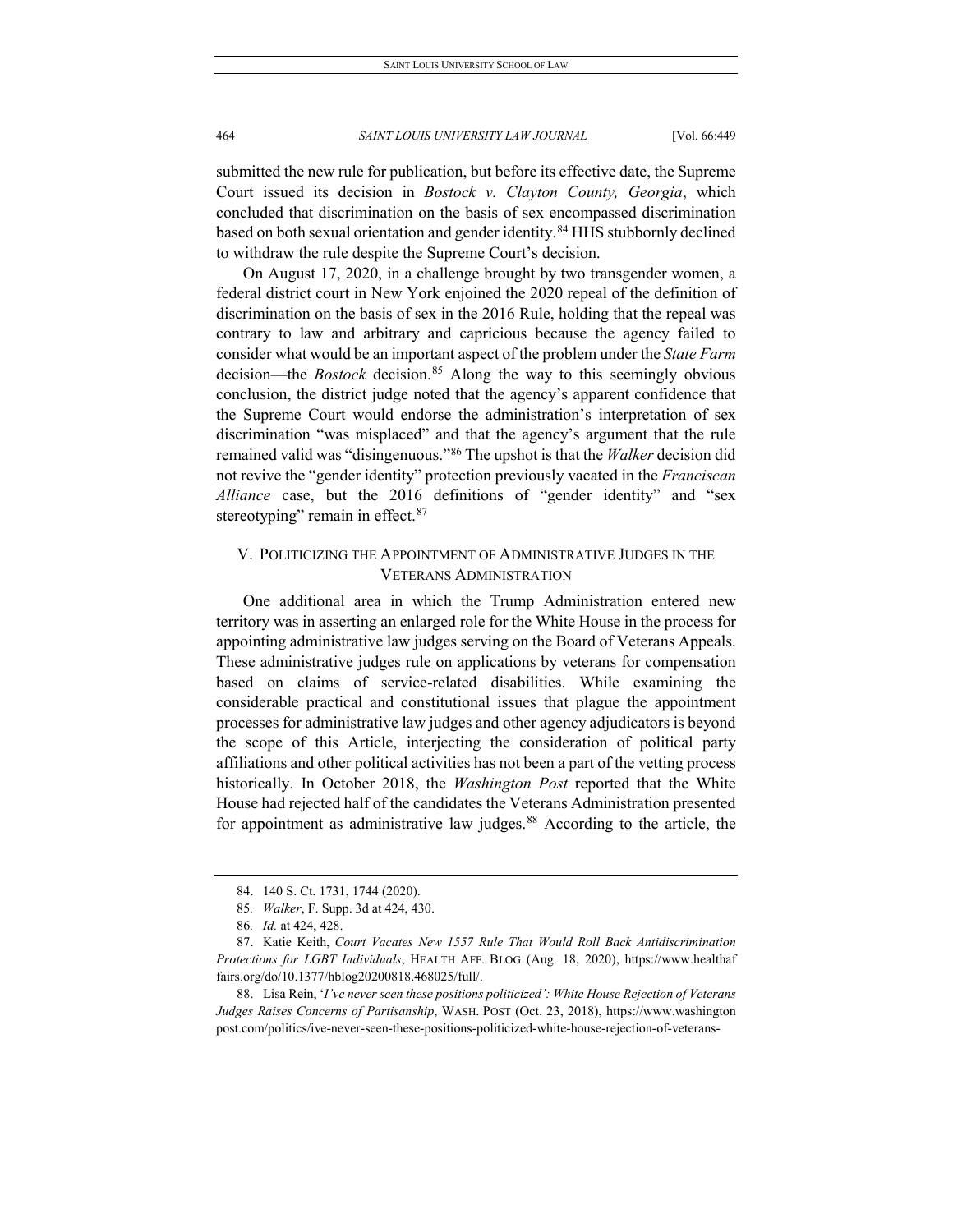White House asked candidates to "provide links to their social media profiles and disclose whether they had ever given a speech to Congress, spoken at a political convention, appeared on talk radio, or published an opinion piece in a conservative forum such as Breitbart News or a liberal one such as Mother Jones."[89](#page-17-0) The rejected applicants were three Democrats and one independent, while the four accepted were three Republicans and an independent who had voted in GOP primaries.<sup>[90](#page-17-1)</sup> The article recounted other efforts to neutralize the "nonpartisan civil service" and place people loyal to the administration in positions not typically the focus of the White House appointments process.<sup>[91](#page-17-2)</sup> This approach to routine appointments, if it persists, has the potential to result in hollowing out the expertise of the career civil servants whose knowledge of the work of agencies keeps the government functioning through the transitions from one presidential administration to another. In addition, politicization of administrative adjudicators could undermine public confidence in the fair administration of programs, such as Veterans Administration or Social Security benefits.

## VI. REFLECTIONS INFORMED BY PERSONAL EXPERIENCE WITH FEDERAL **AGENCIES**

In November 1993, I took a hiatus from teaching law to serve as Deputy Assistant Attorney General in what is now the Office of Legal Policy in the U.S. Department of Justice ("DOJ") during the Clinton Administration. I arrived after the transition from the George H.W. Bush Administration, and the institution was still adjusting to a new set of governing priorities after twelve years of Republican administrations, starting with Ronald Reagan in 1980. Different ideas about nominations for federal judicial positions and for litigating positions on civil rights cases required some recalibration by the career employees of the Department to account for the differing views of the new Democratic President whose political appointees brought diverse backgrounds to the Administration.

For example, President Clinton appointed the first woman to lead the DOJ as Attorney General, Janet Reno, and a woman, Jamie Gorelick, was the Deputy Attorney General. Of the eleven Assistant Attorneys General, seven were women.<sup>[92](#page-17-3)</sup> Emphasizing enforcement of new laws such as the Violence Against Women Act and the Child Support Enforcement Act in addition to longstanding federal prosecutorial efforts changed as a result.

<span id="page-17-3"></span><span id="page-17-2"></span><span id="page-17-1"></span><span id="page-17-0"></span>judges-raises-concerns-of-partisanship/2018/10/23/f488046a-ce51-11e8-920f-dd52e1ae4570 \_story.html.

<sup>89</sup>*. Id.*

<sup>90</sup>*. Id.*

<sup>91</sup>*. Id.*

<sup>92.</sup> Victoria L. Radd, *Women of Justice: Reflections*, HARV. WOMEN'S L.J. 2, 4 (1995).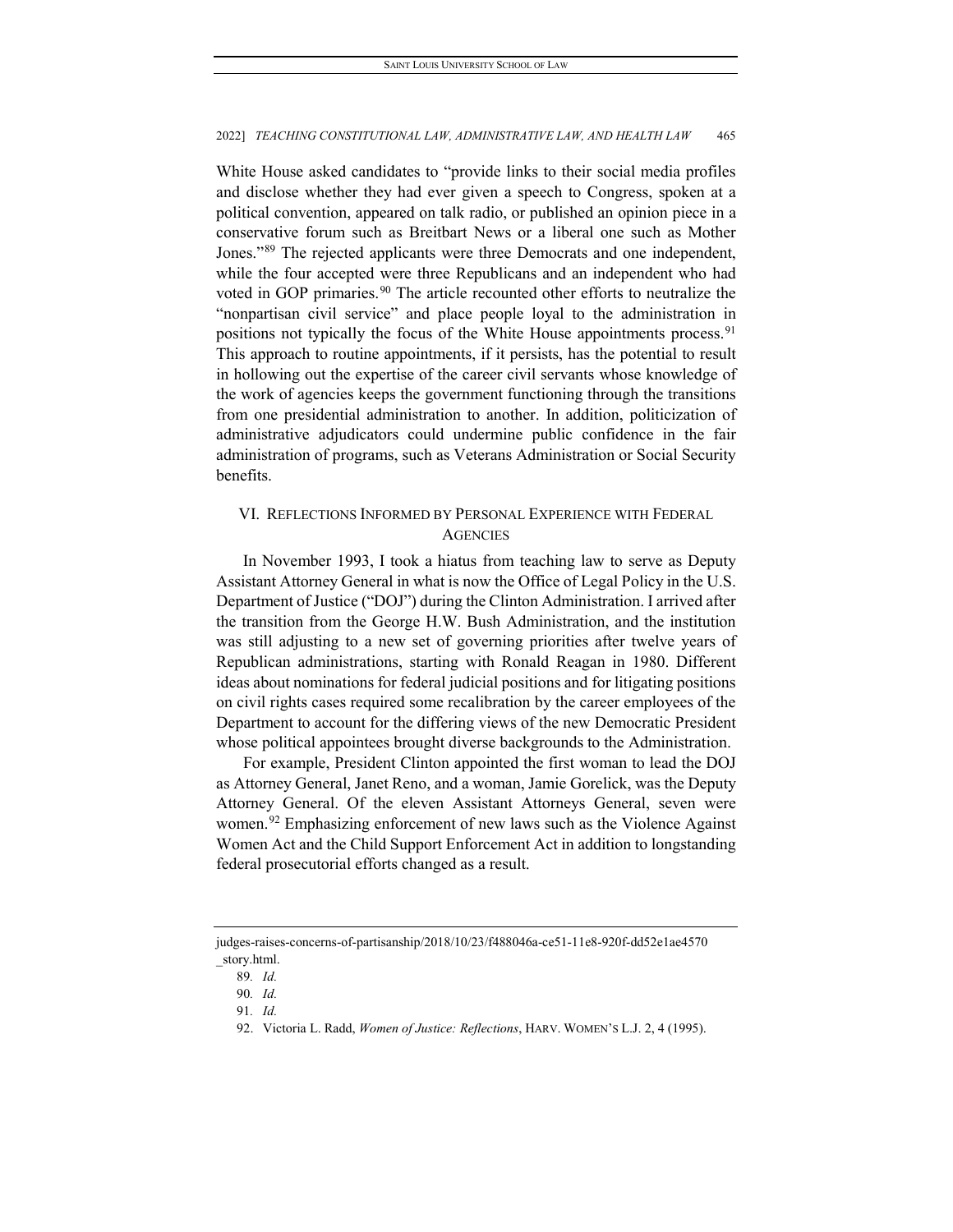In 1995, I became Deputy General Counsel of the Department of HHS, serving with Harriet S. Rabb, who was General Counsel, and Secretary Donna Shalala. I am not one to think that all women bring different leadership styles to organizations than men; like Maureen Dowd said, it does depend on the person,<sup>[93](#page-18-0)</sup> but working for organizations led by women was a unique and refreshing experience.

Shortly after starting, DOJ held a conference for all the U.S. Attorneys. After dinner one evening, I found myself in the women's restroom washing my hands next to the Attorney General. A prosaic example, but it was the first time perhaps the only time—where I have shared a restroom with the head of the organization where I worked. The most important thing I learned from Attorney General Reno was that law does not provide an answer to all of society's ills. Most significantly, good schools, social work supports, and economic security provide the foundations for productive lives. The criminal justice system often addresses society's failure to sustain the aspirations and vitality of ordinary Americans.

Secretary Shalala always saw the path forward for making practical progress. She believed in having lawyers at the table from the beginning of a project—her rationale was that it was not helpful to the project or the reputation of lawyers to have them come in when a proposal was already formed, only to explain why the law did not permit whatever was proposed. The General Counsel, Harriet Rabb, was an amazing boss. She referred to everyone who worked "with" her as a "colleague"—we were all a team; we did not "work for her."

What remarkable examples these women were. I am glad to be writing these reflections as a reminder to myself of how to conduct my own professional relationships now. These experiences also confirmed what I knew from having worked in Massachusetts State Government before going to law school—the career employees at every level of government are reliable anchors amidst the fluctuations in policy emphasis and political philosophies that arrive periodically after elections. The public is fortunate to be able to rely on people who are dedicated to the mission of their agencies and to the rule of law.

After leaving the government and a return trip through private practice, I became a law professor again in 2002, after the transition from Clinton to Bush. As the nation marks the 20th anniversary of the 9/11 attacks and the new era of security surveillance, that transition appears more significant in the rear-view mirror than it did at the time.

<span id="page-18-0"></span><sup>93.</sup> Maureen Dowd, *Manning Up, Letting Us Down*, N.Y. TIMES (Sept. 11, 2021), https://www.nytimes.com/2021/09/11/opinion/september-11-masculinity.html ("I'm not one of those people who think women make naturally better leaders than men, more collegial and collaborative. I've covered enough women in the upper ranks, and worked for and with enough women, to know that it depends on the individual.").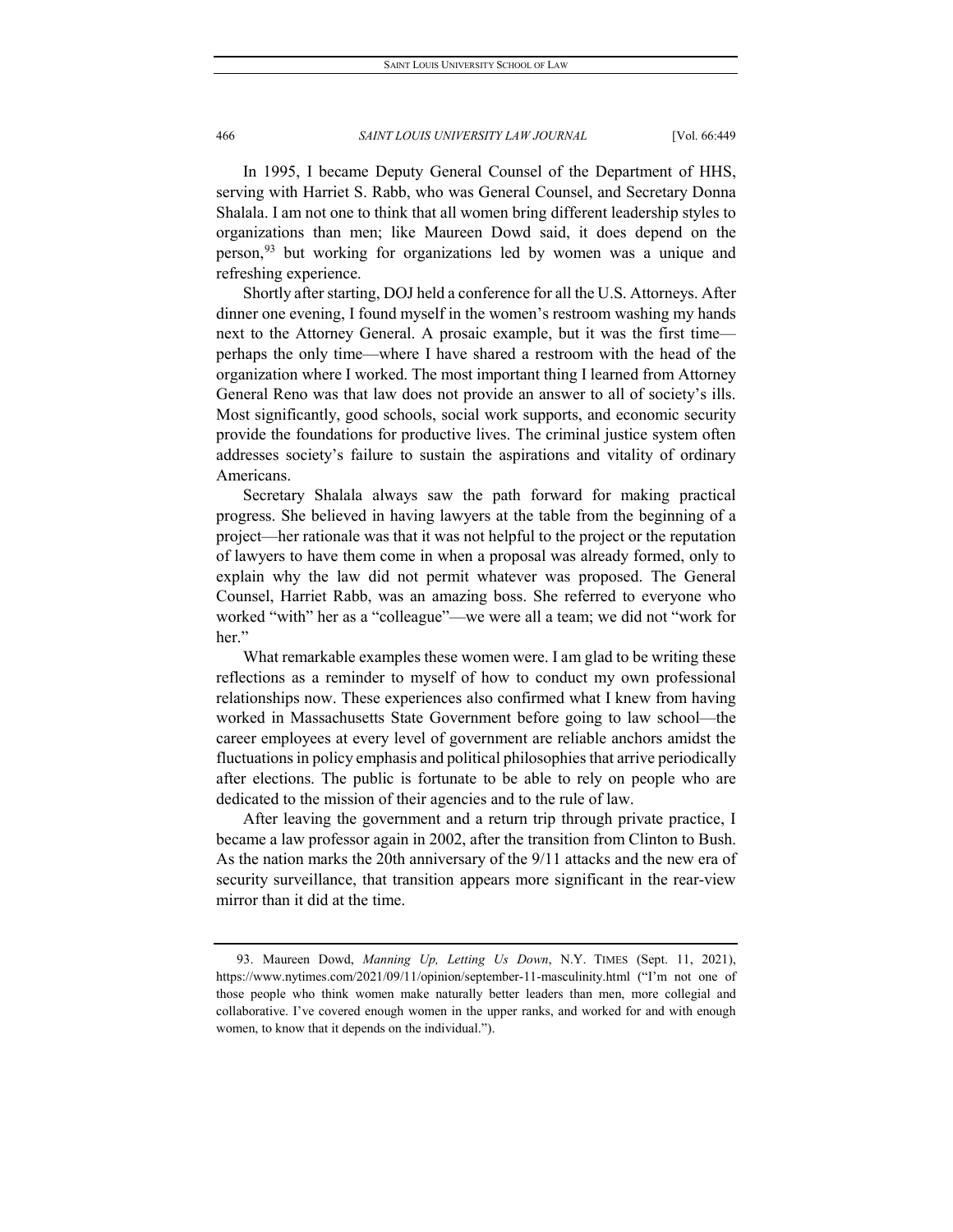These experiences have given me some sense of what the transition in administrations is like from the inside. As a law teacher, I have had experience adapting course content to account for the different perspectives of administrations. My aim in this Article was to convey some of the ways in which changes in administration, illustrated by examples from the transitions of Bushto-Obama-to-Trump-to-Biden, provide the opportunity to help students understand the interplay among politics, law, and policy and the obligations of government lawyers and other employees in navigating the shifts. The examples also illustrate that who the people are in government roles makes a difference. Appointees in administrations may bring ideological viewpoints and particular governing philosophies, but the statutes to be enforced and procedures they are required to follow impose real constraints.<sup>[94](#page-19-0)</sup> The ability of the officials of any administration to use the required procedures to achieve their goals and to justify their actions reflects on their ability to govern competently and effectively.<sup>[95](#page-19-1)</sup> Substantively, officials have some obligation to fulfill the missions of the agencies they lead according to the terms of the governing statutes.<sup>[96](#page-19-2)</sup> Carl Sandburg's poem, *Government,* describes directly through examples that "Everywhere . . . Government is a thing made of men":

## **GOVERNMENT**

- THE Government—I heard about the Government and I went out to find it. I said I would look closely at it when I saw it.
- Then I saw a policeman dragging a drunken man to the callaboose. It was the Government in action.
- I saw a ward alderman slip into an office one morning and talk with a judge. Later in the day the judge dismissed a case against a pickpocket who was a live ward worker for the alderman. Again I

<span id="page-19-0"></span><sup>94</sup>*. See, e.g.*, Administrative Procedure Act, 5 U.S.C. § 551 (requiring agencies to follow certain procedures in promulgating rules and to provide reasoned decisions for the rulemaking decisions made. Failure to adhere to these requirements will often cause reviewing courts to invalidate agency decisions); Fred Barbash & Deanna Paul, *The Real Reason the Trump Administration Is Constantly Losing in Court*, WASH. POST (Mar. 19, 2019), https://www.washing tonpost.com/world/national-security/the-real-reason-president-trump-is-constantly-losing-in-court /2019/03/19/f5ffb056-33a8-11e9-af5b-b51b7ff322e9\_story.html.

<sup>95.</sup> Barbash & Paul, *supra* note 94.

<span id="page-19-2"></span><span id="page-19-1"></span><sup>96</sup>*. See, e.g.*, discussion *supra* Section II regarding *Massachusetts* and Section III regarding *Gresham*.